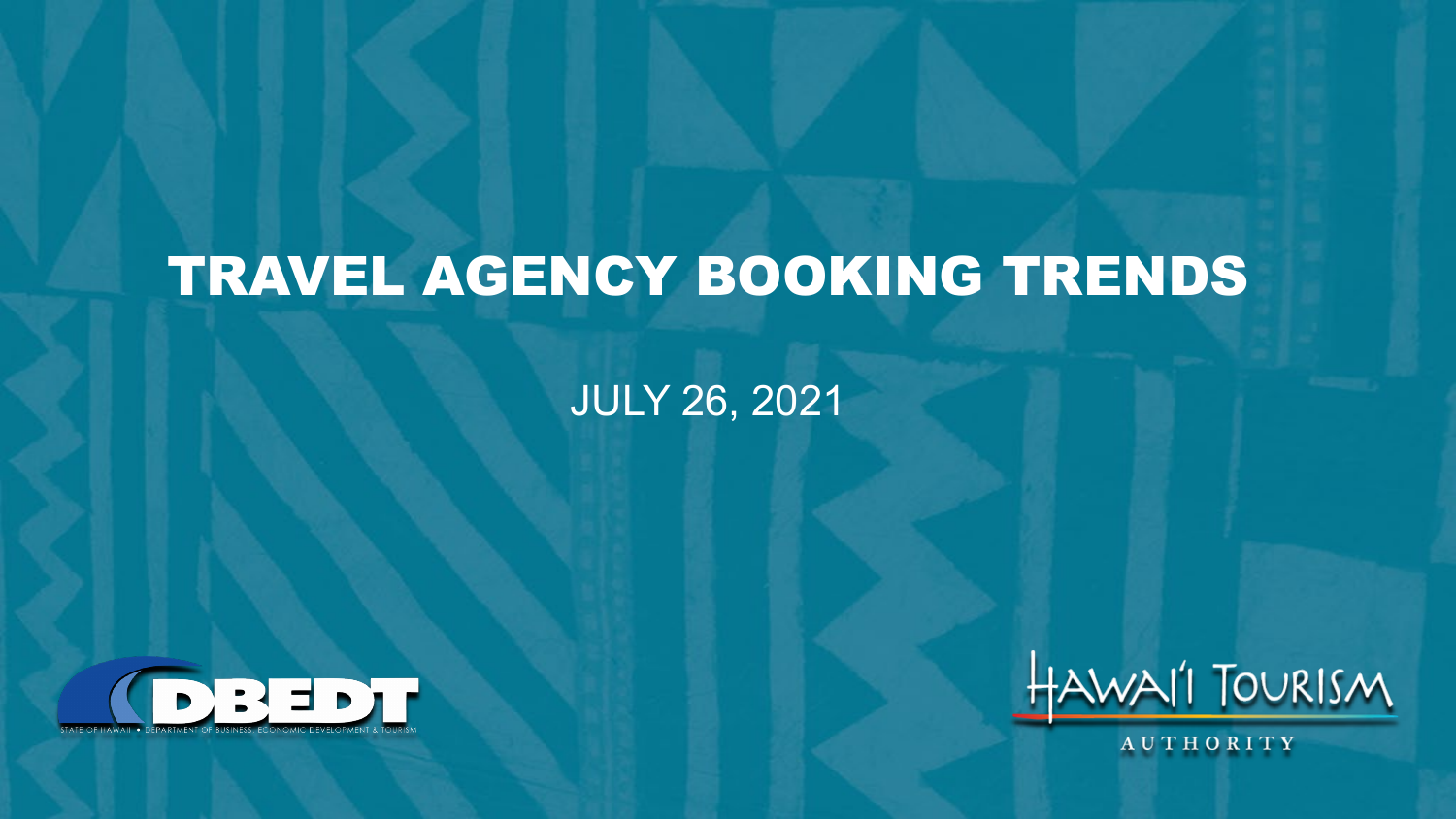# Global Agency Pro

- HTA subscribes to Global Agency Pro, an online travel distribution system consisting of Travel Agency data.
- Global Agency Pro provides access to over 90% of the world's Travel Agency airline transactions.
- The database consists of five years of historical ticketing data and one year of advance purchase data.
- The information is updated daily with a recency of two days prior to current date.



7/26/202<sup>-</sup>

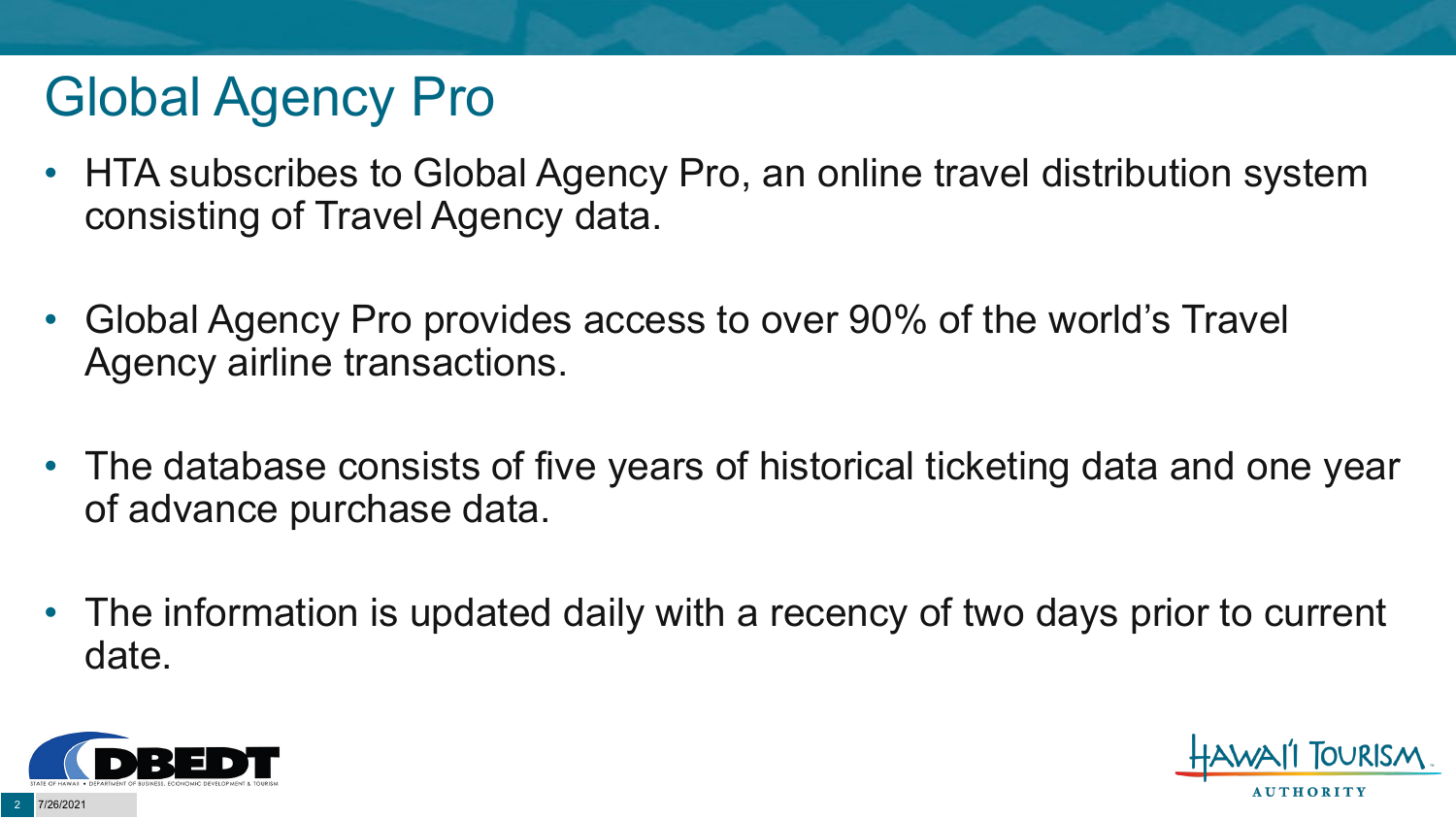# Global Agency Pro Index

#### • Bookings

– Net sum of the number of visitors (i.e., excluding Hawai'i residents and inter-island travelers) from Sales transactions counted, including Exchanges and Refunds.

#### • Booking Date

– The date on which the ticket was purchased by the passenger. Also known as the Sales Date.

#### • Travel Date

– The date on which travel is expected to take place.

#### • Point of Origin Country

– The country which contains the airport at which the ticket started.

#### • Travel Agency

– Travel Agency associated with the ticket is doing business (DBA).



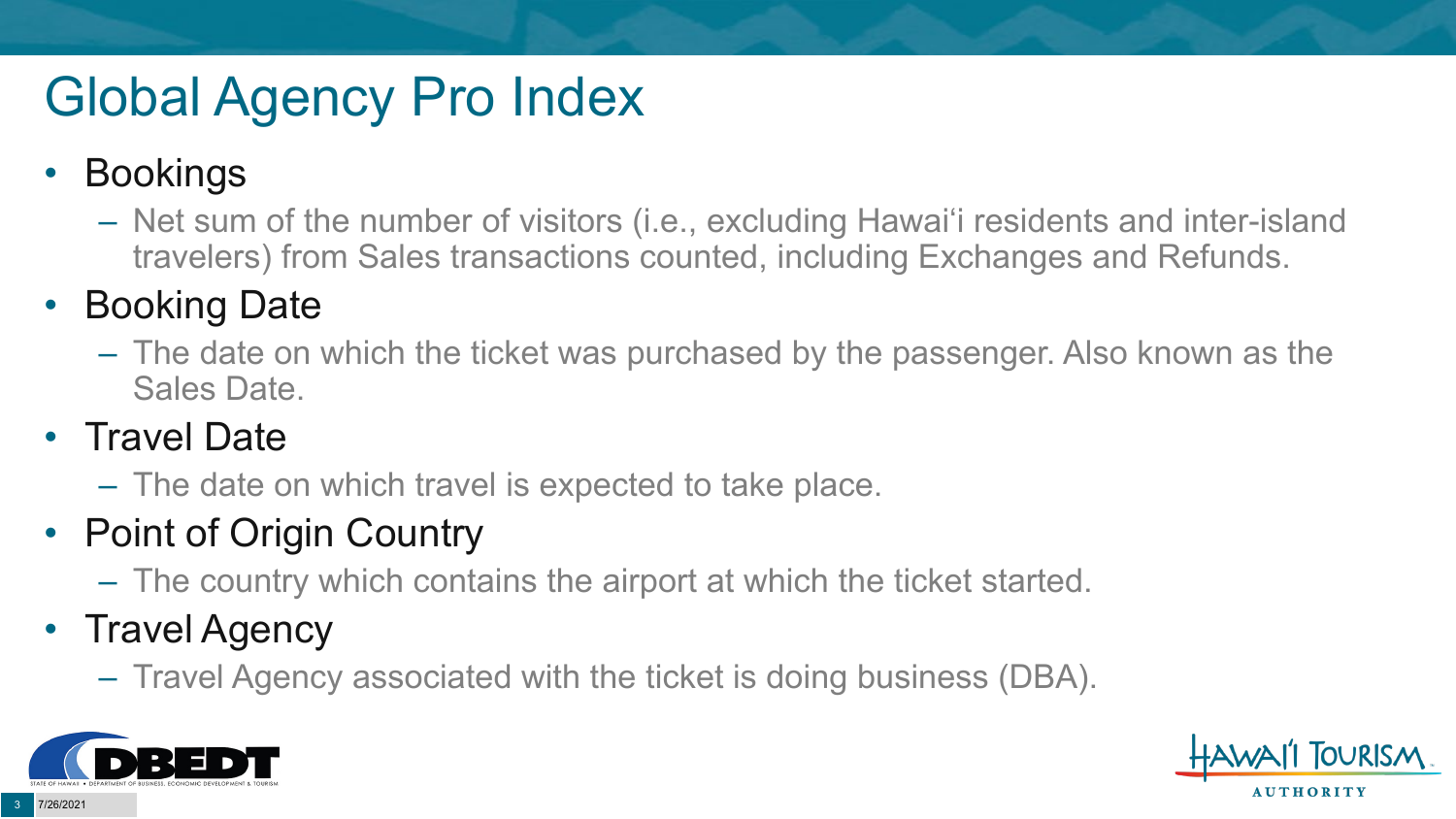US

#### Travel Agency Booking Pace for Future Arrivals, by Month

#### Travel Agency Booking Pace for Future Arrivals, by Quarter





Source: Global Agency Pro as of 07/24/21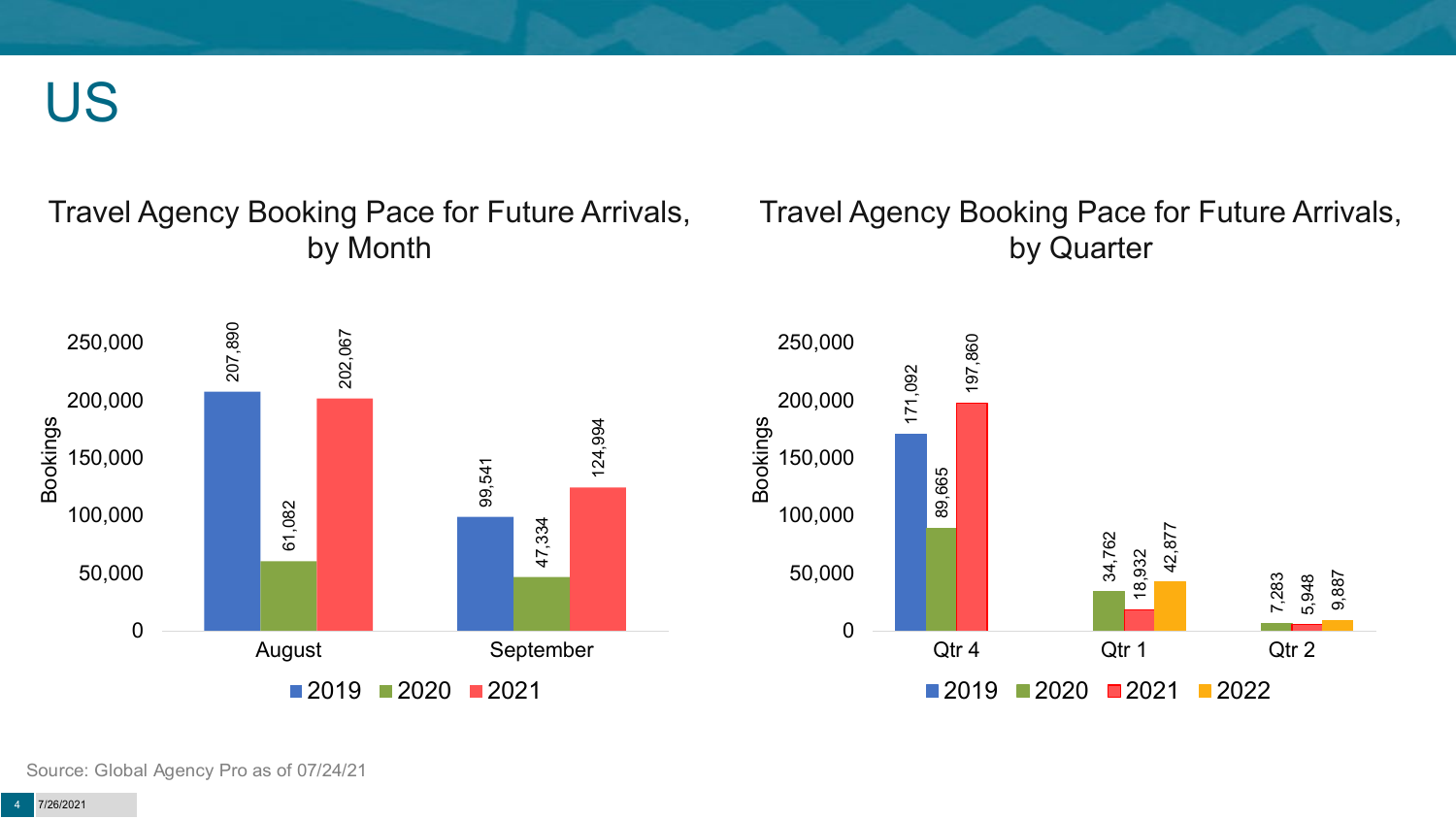

#### Travel Agency Booking Pace for Future Arrivals, by Month

#### Travel Agency Booking Pace for Future Arrivals, by Quarter

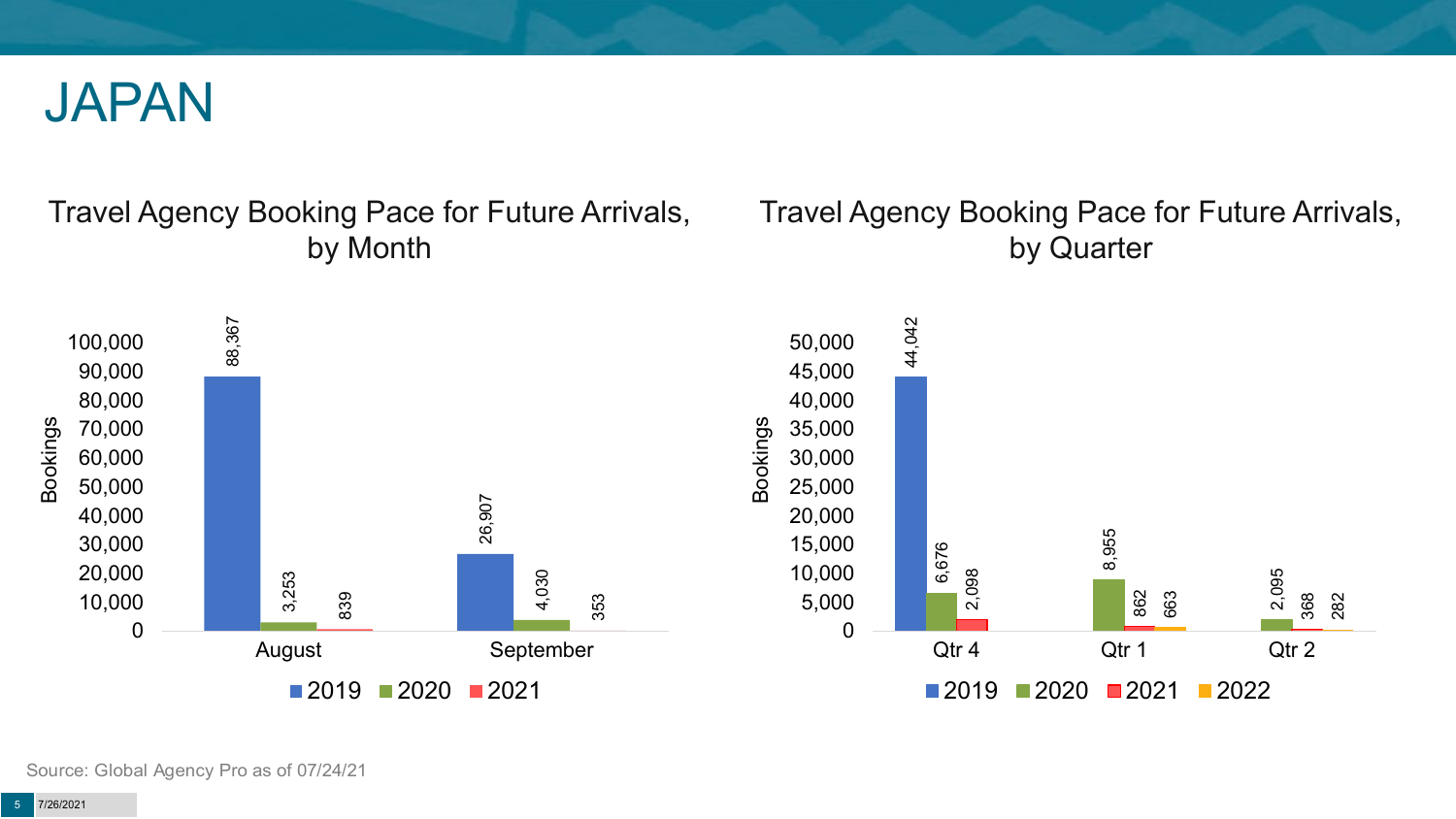#### CANADA

Travel Agency Booking Pace for Future Arrivals, by Month

#### Travel Agency Booking Pace for Future Arrivals, by Quarter





Source: Global Agency Pro as of 07/24/21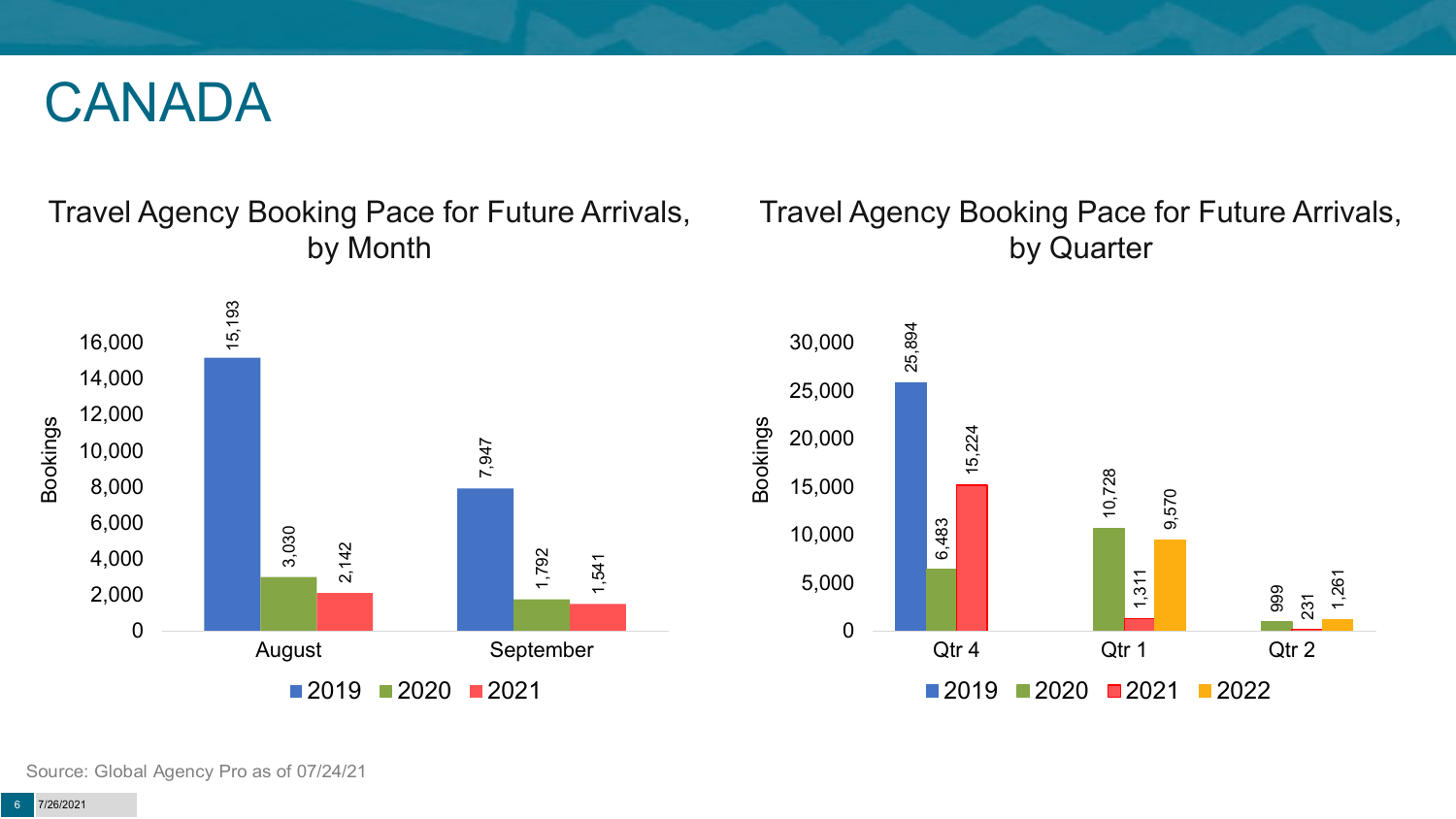#### KOREA

#### Travel Agency Booking Pace for Future Arrivals, by Month

#### Travel Agency Booking Pace for Future Arrivals, by Quarter



Source: Global Agency Pro as of 07/24/21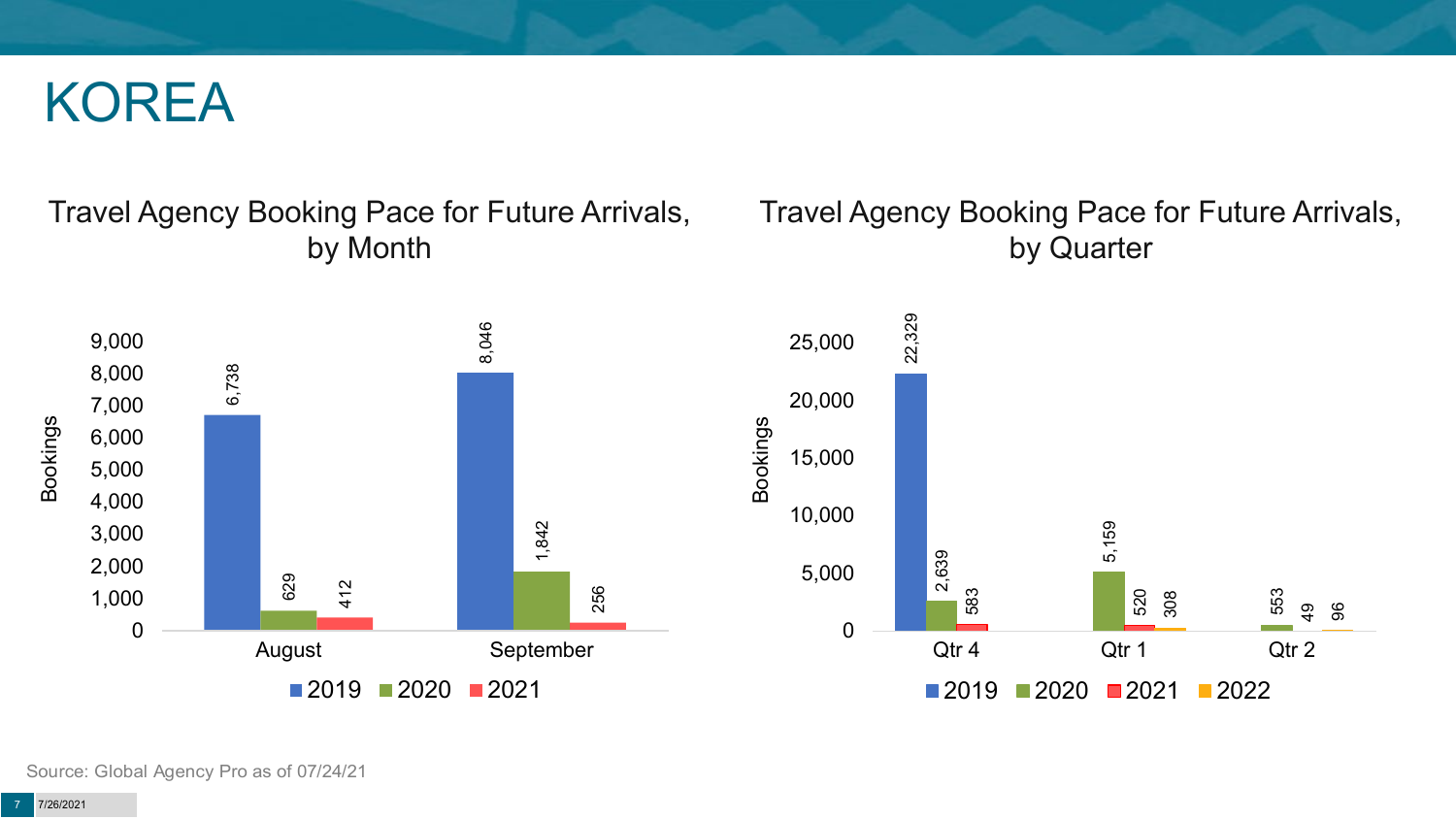#### AUSTRALIA

Travel Agency Booking Pace for Future Arrivals, by Month

#### Travel Agency Booking Pace for Future Arrivals, by Quarter

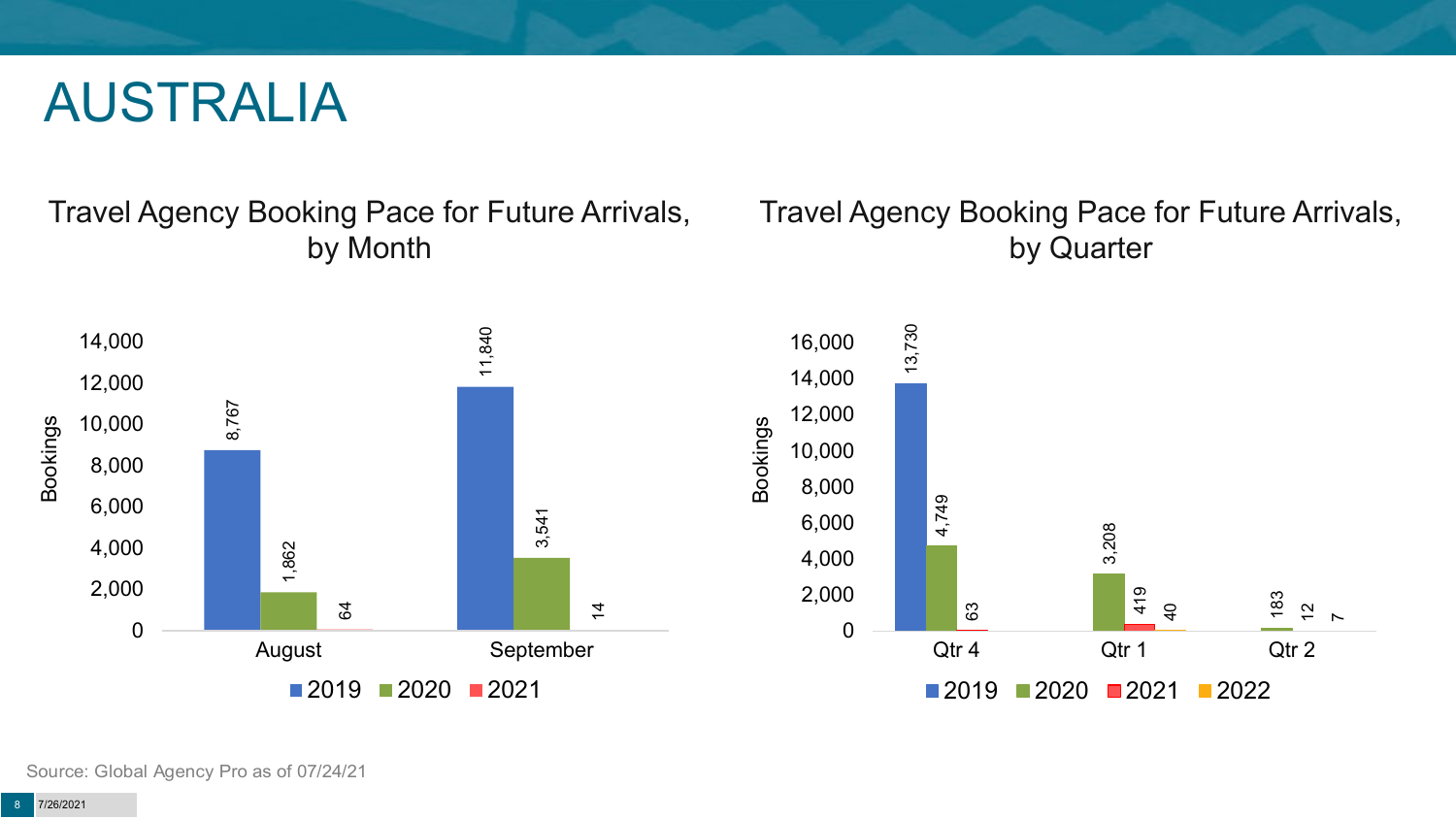# O'ahu by Month 2021







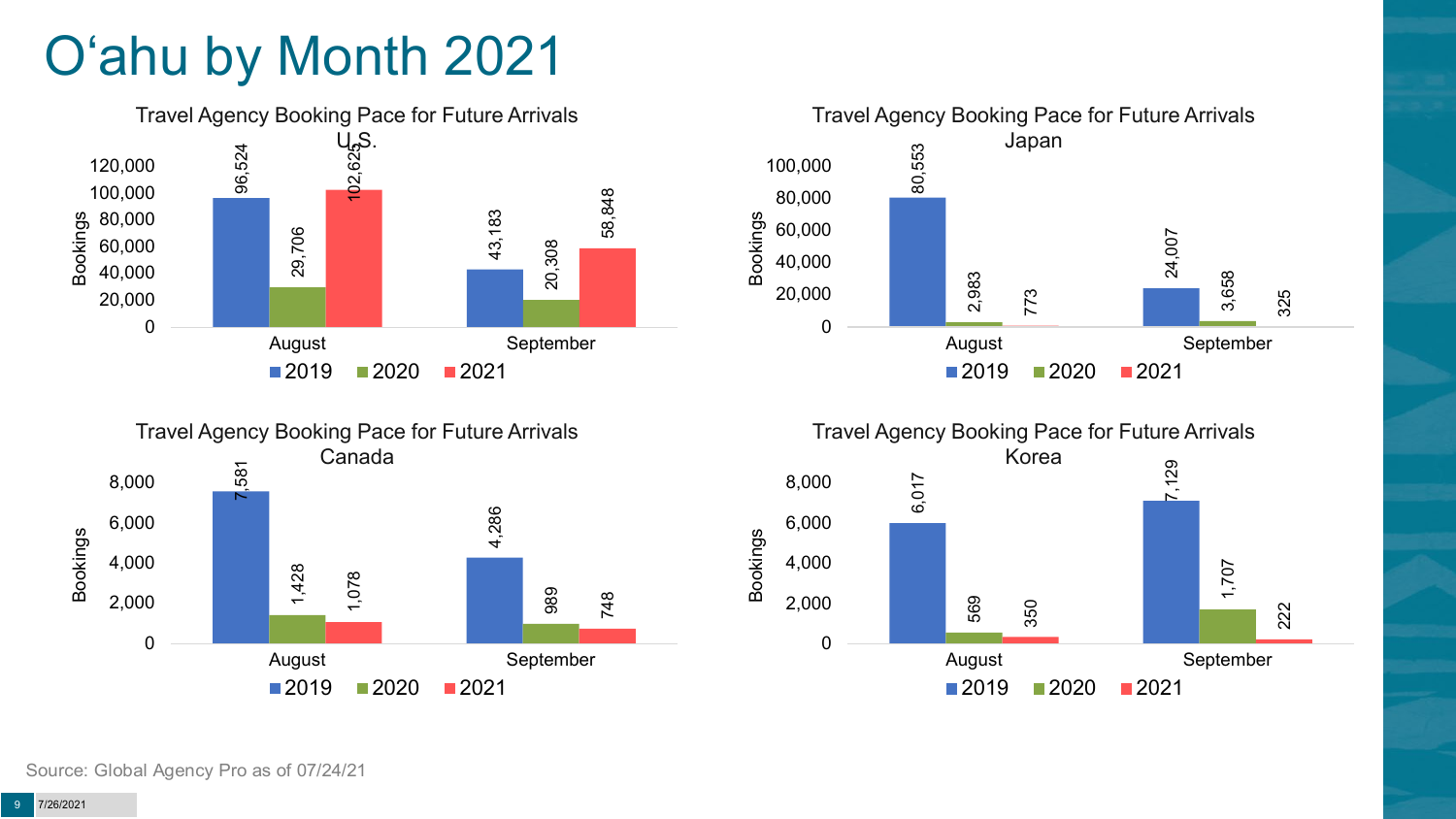# O'ahu by Month 2021 (cont.)

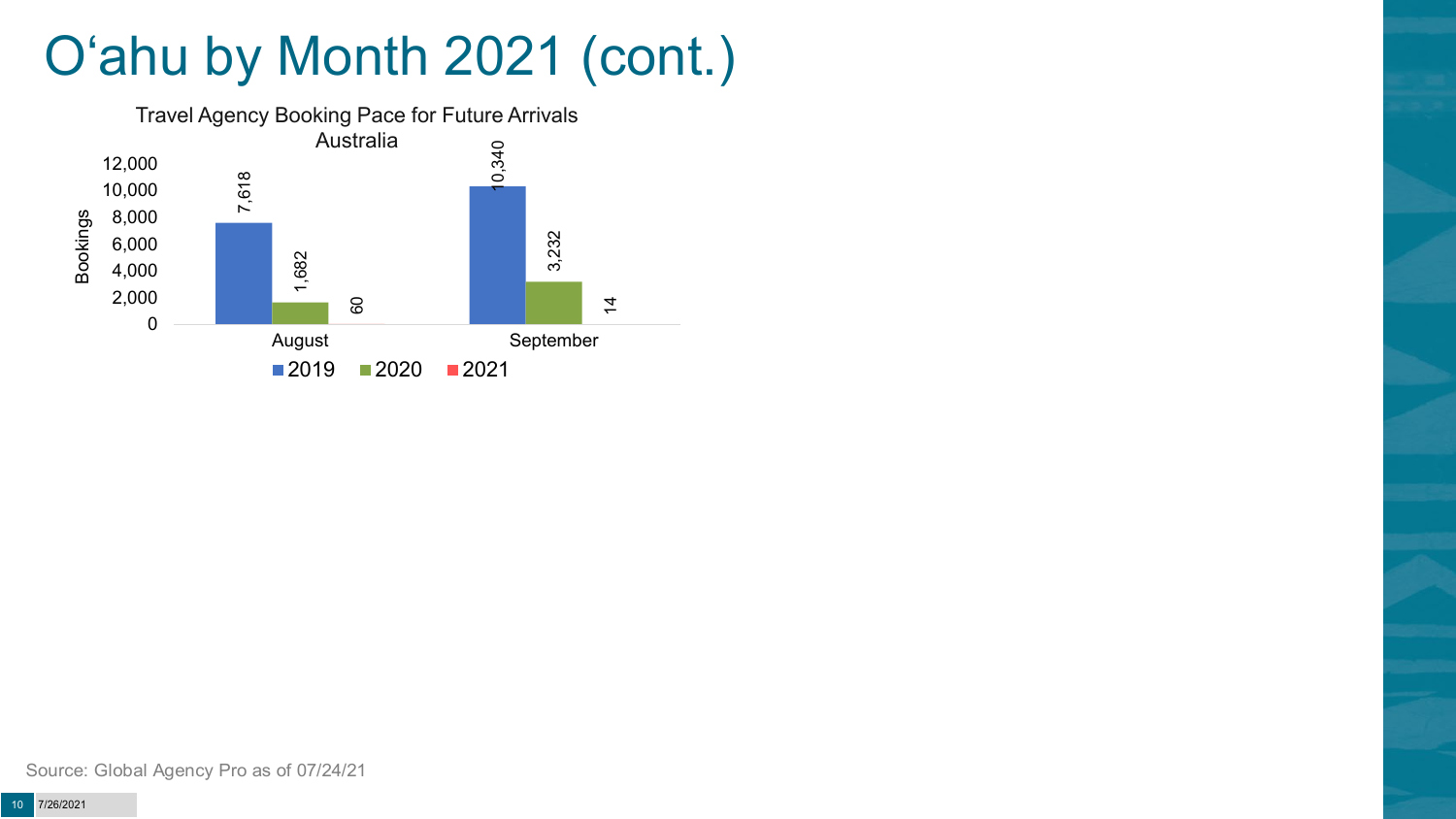## O'ahu by Quarter 2021







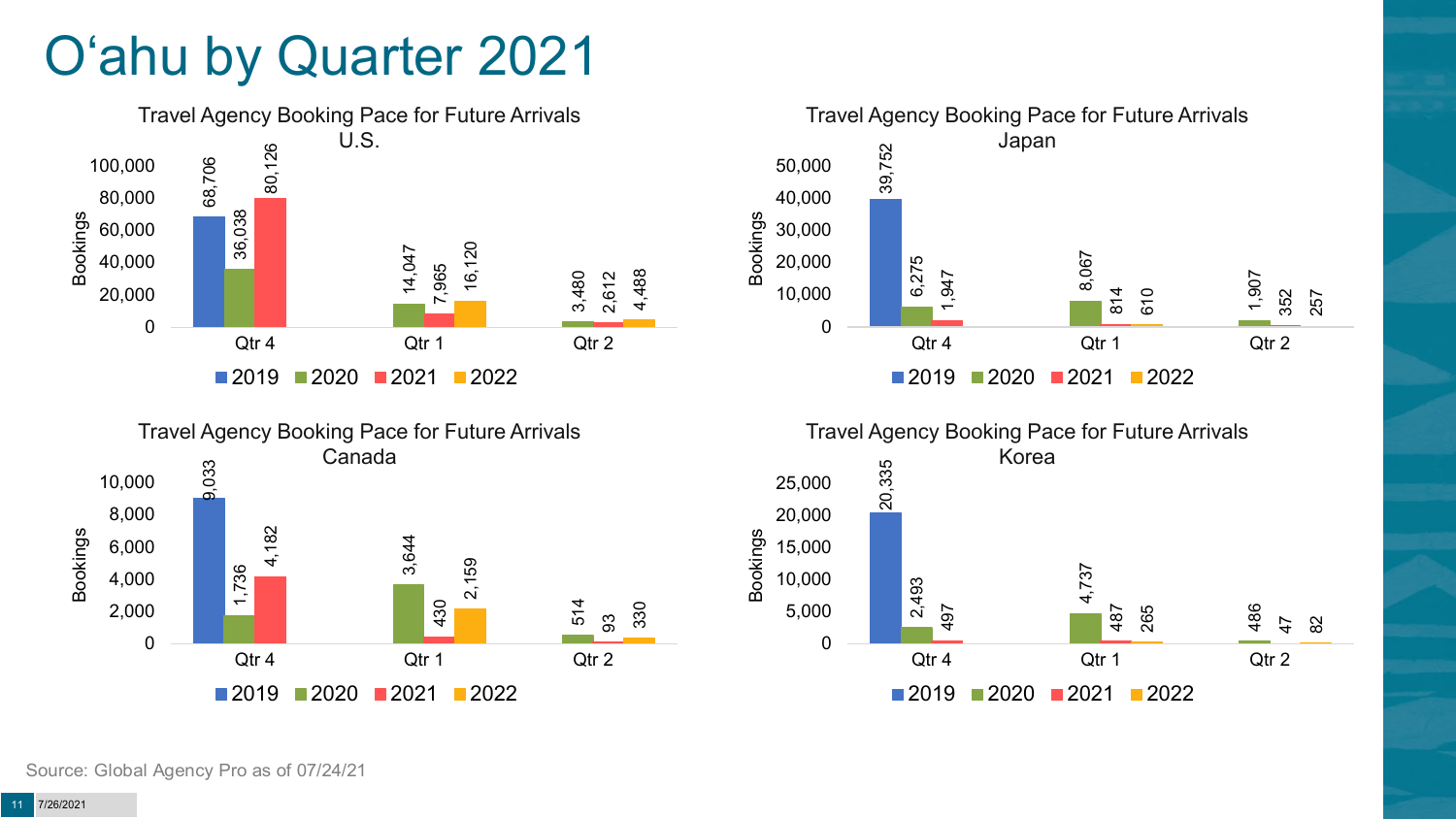### O'ahu by Quarter 2021 (cont.)

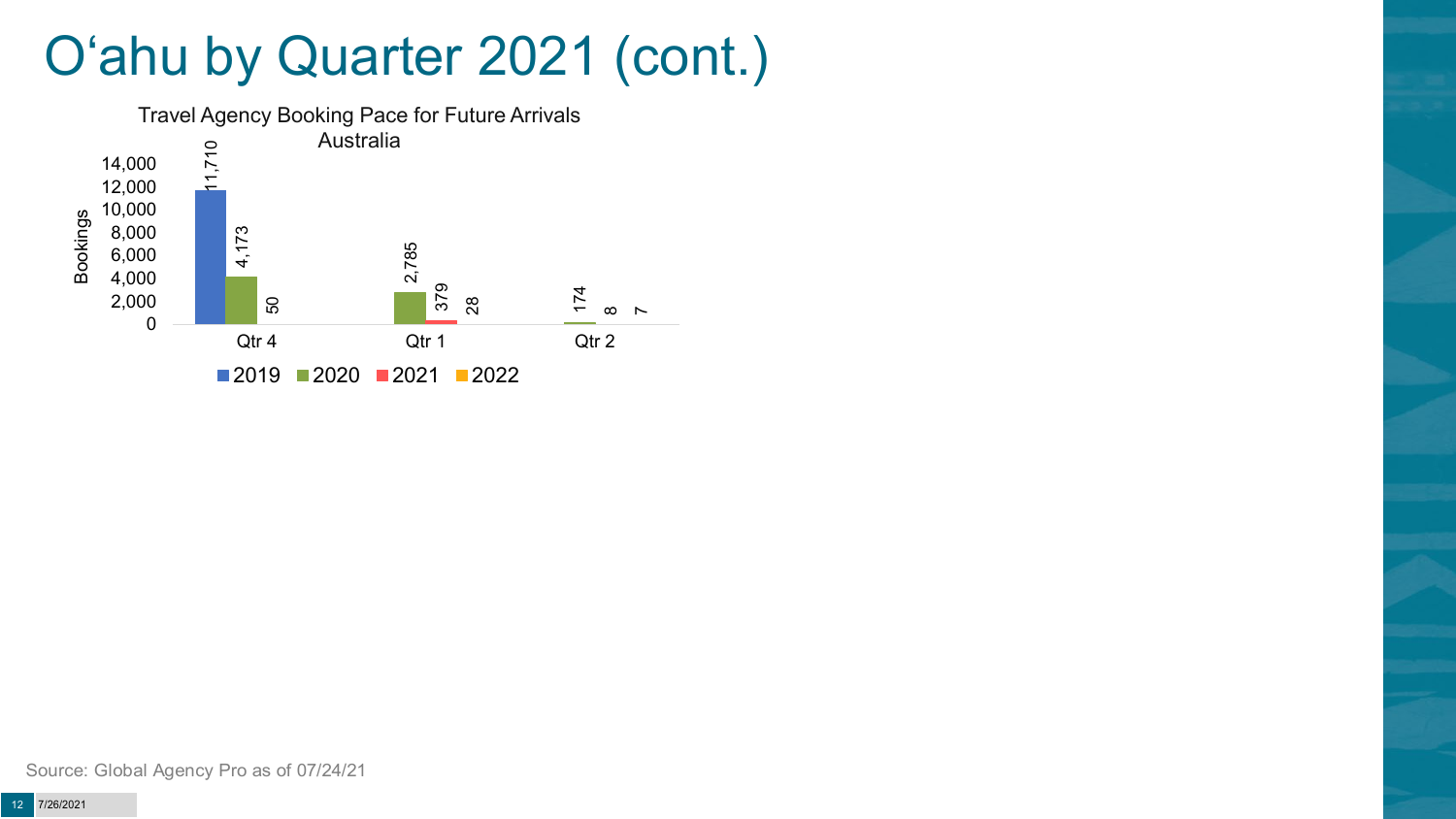# Maui by Month 2021







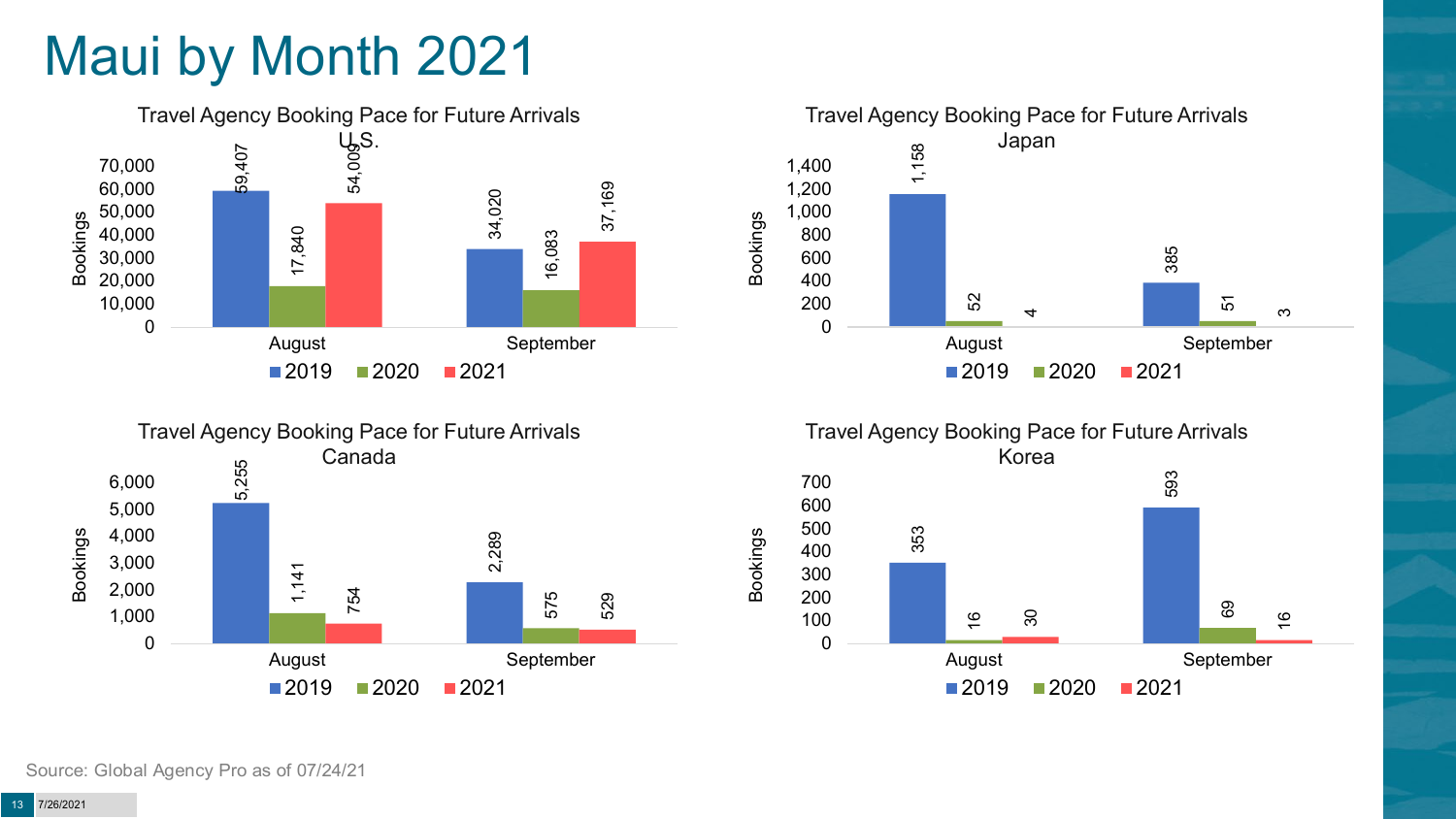# Maui by Month 2021 (cont.)

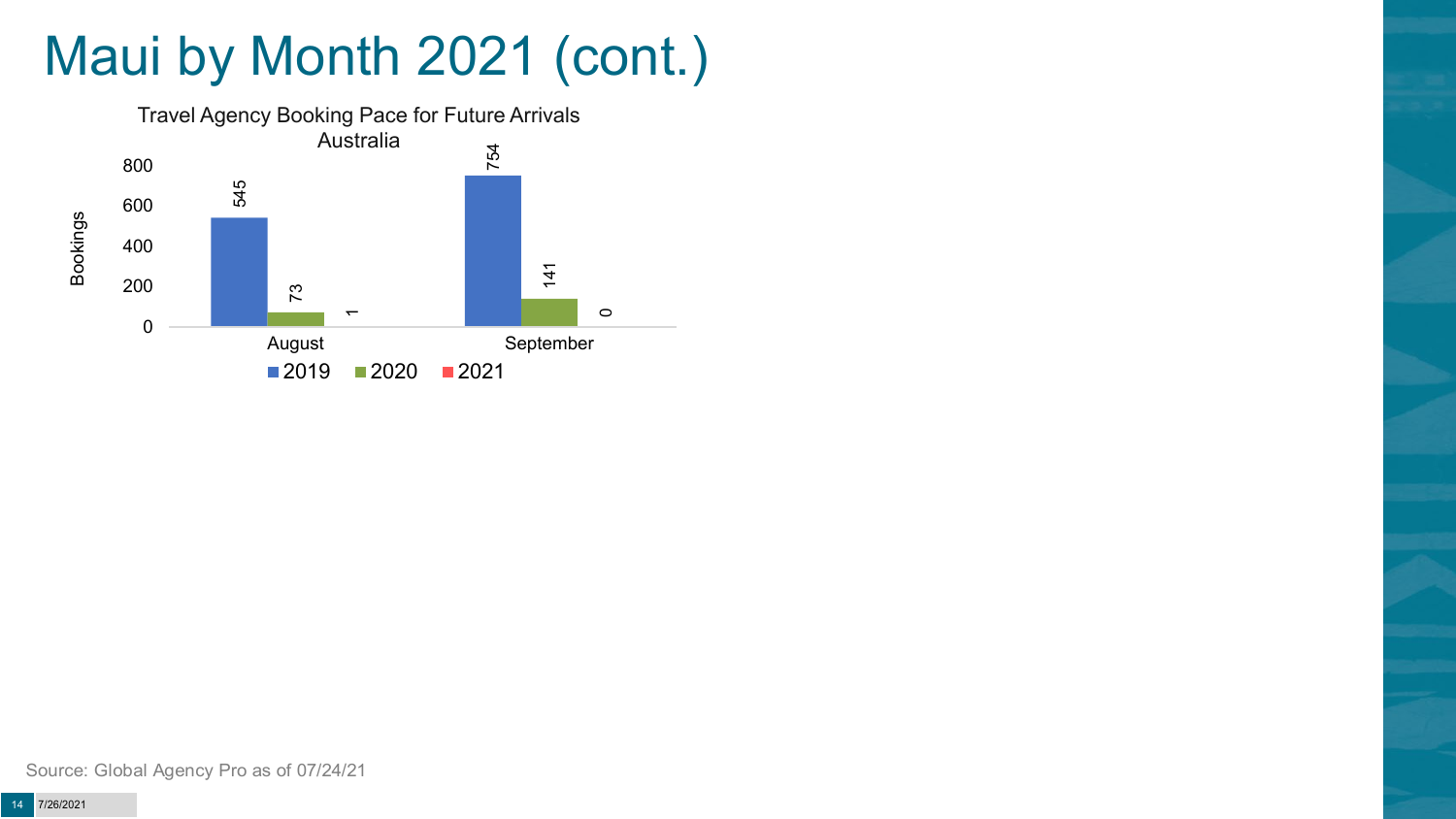### Maui by Quarter 2021







Travel Agency Booking Pace for Future Arrivals Korea

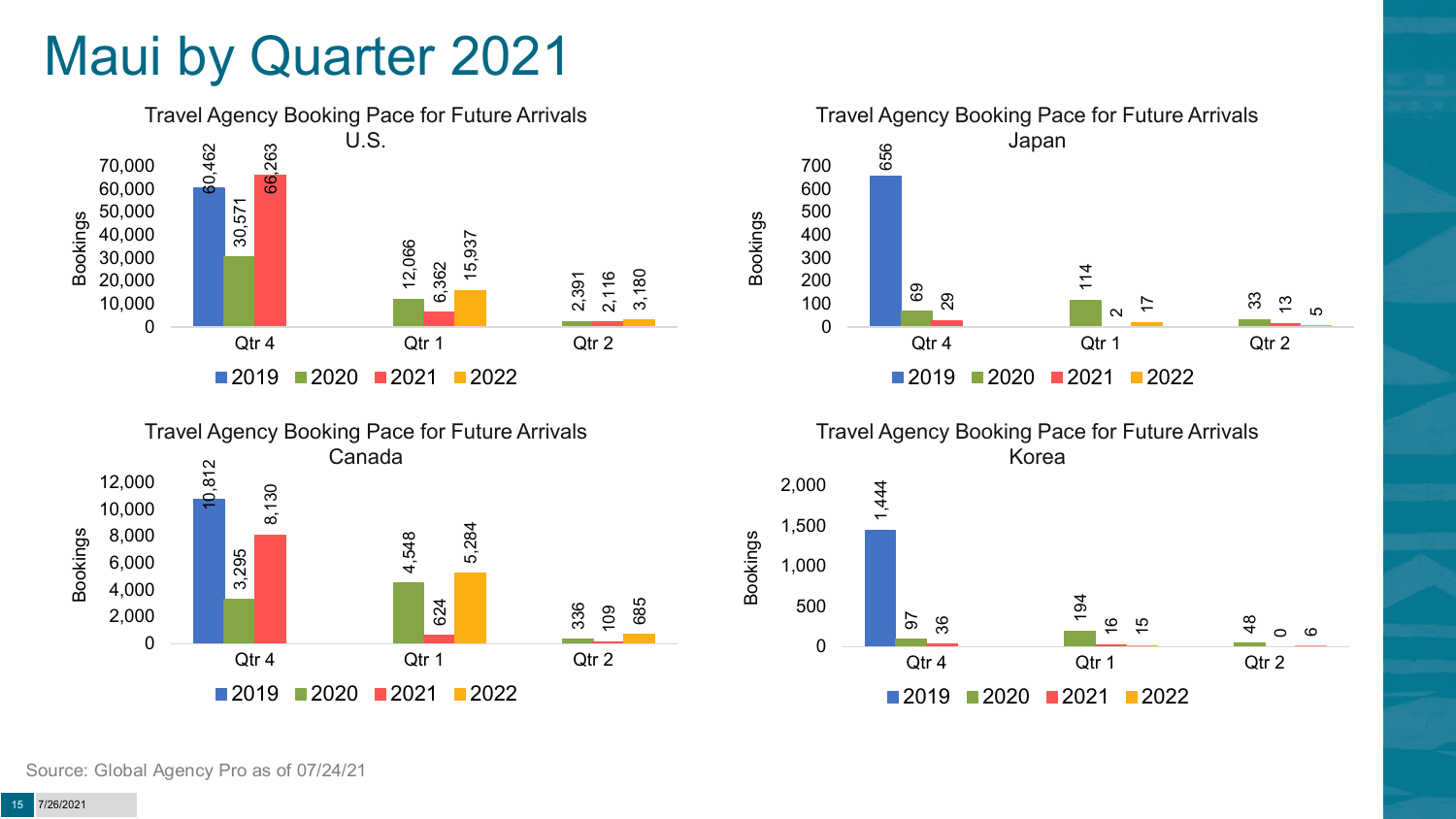### Maui by Quarter 2021 (cont.)

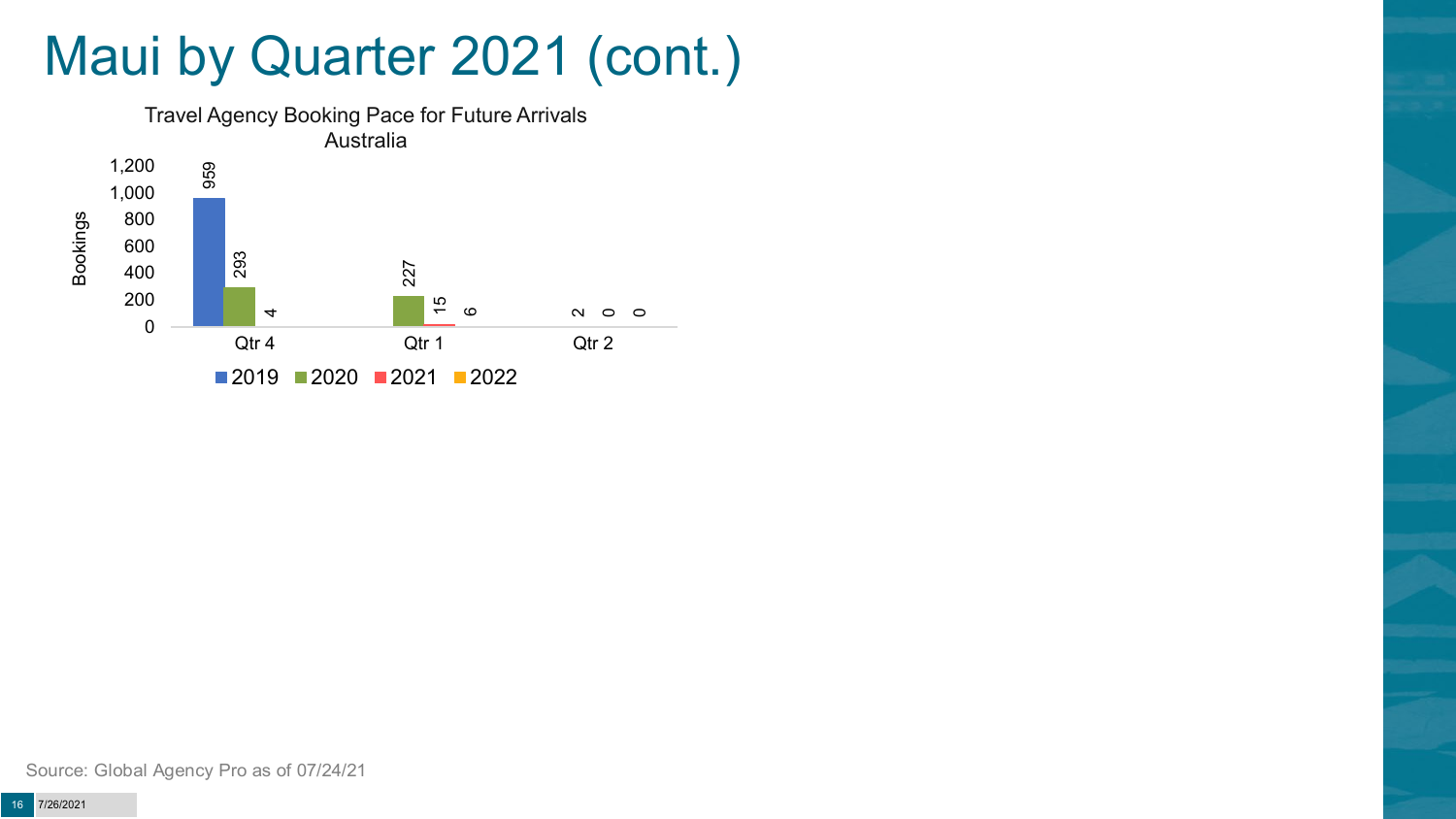# Moloka'i by Month 2021









Bookings

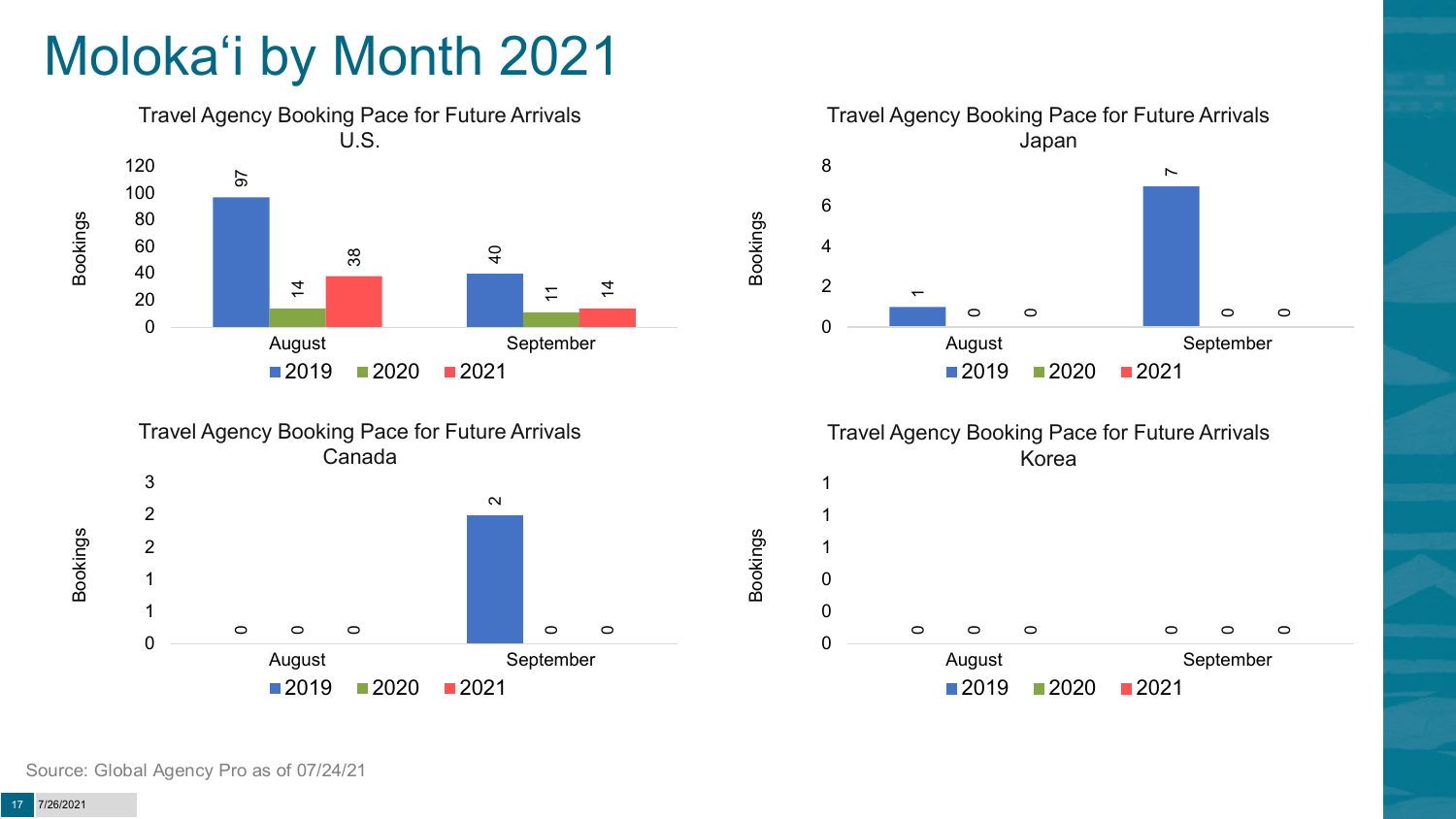## Moloka'i by Month 2021 (cont.)



Bookings

Source: Global Agency Pro as of 07/24/21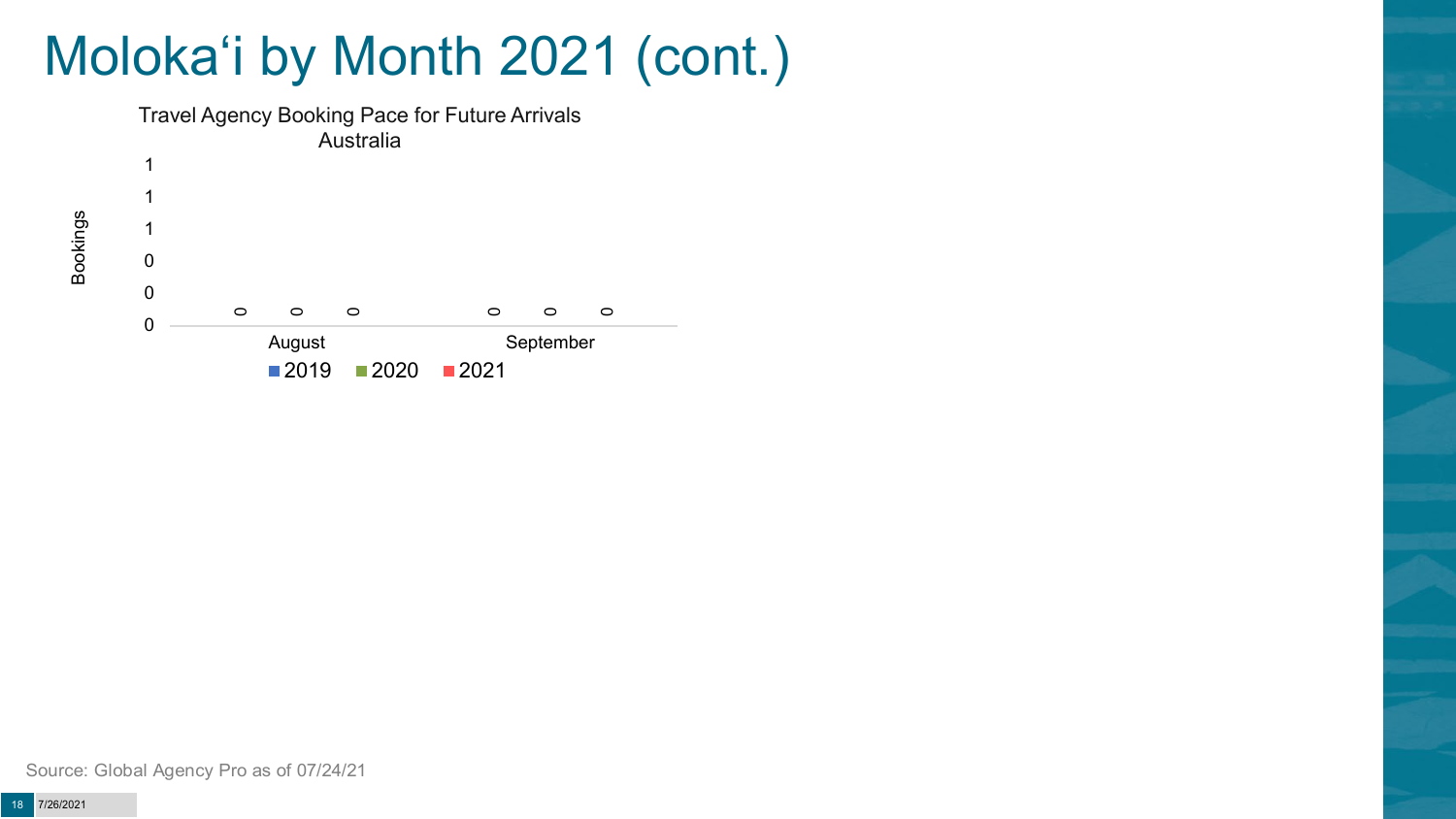## Moloka'i by Quarter 2021









Bookings

Source: Global Agency Pro as of 07/24/21

Bookings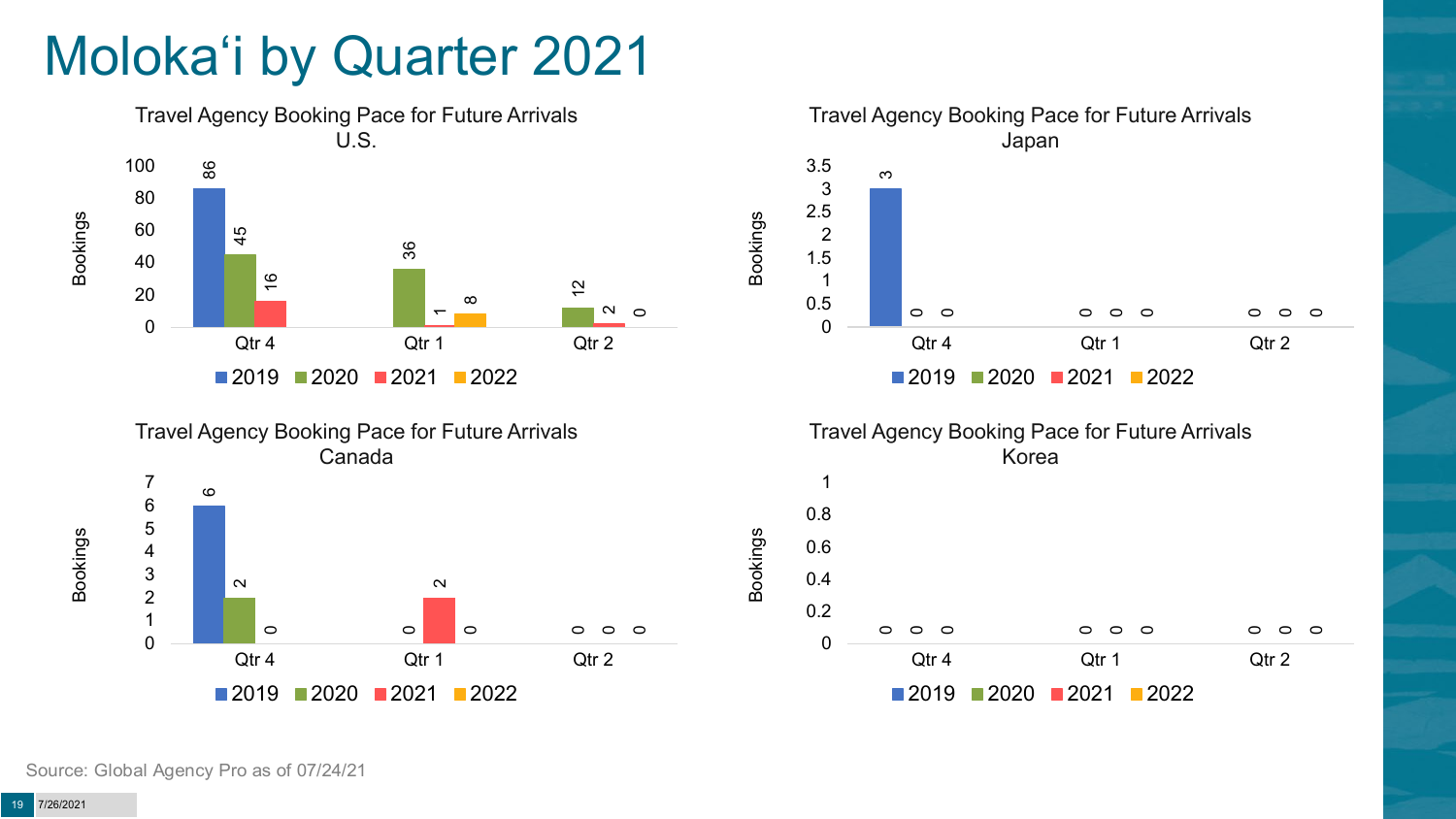### Moloka'i by Quarter 2021 (cont.)



Source: Global Agency Pro as of 07/24/21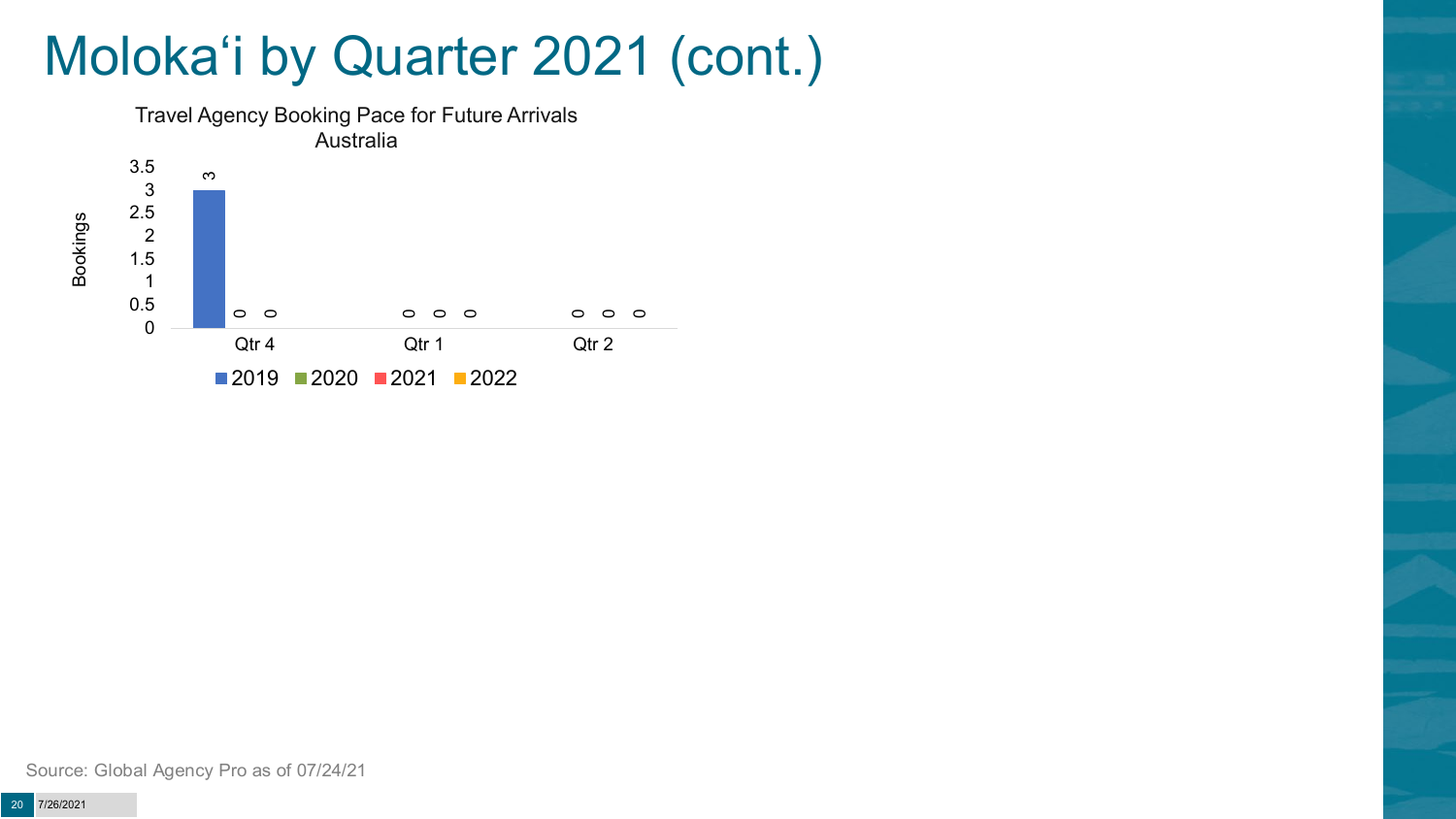# Lāna'i by Month 2021







Travel Agency Booking Pace for Future Arrivals Korea



Bookings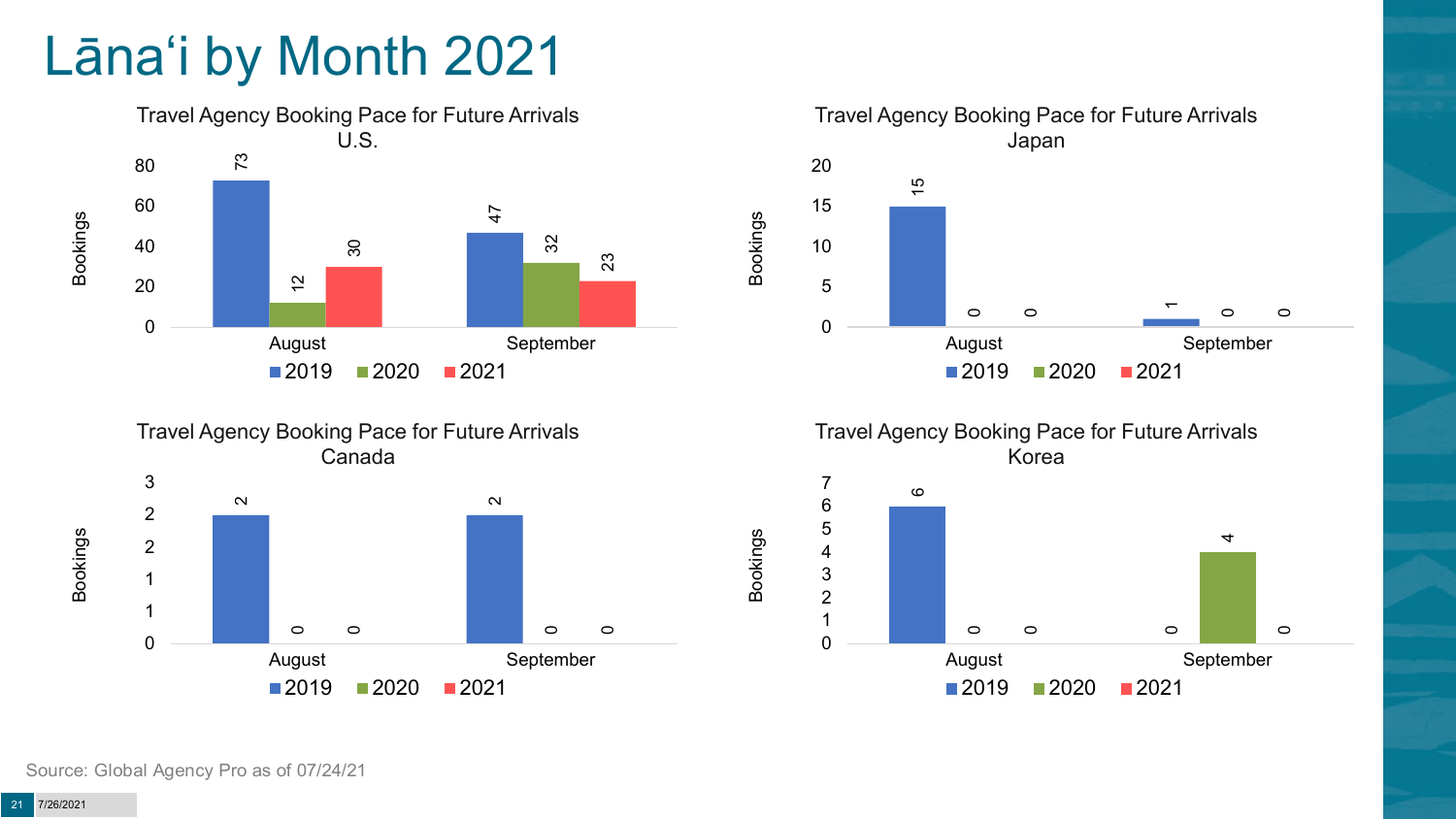# Lāna'i by Month 2021 (cont.)



Source: Global Agency Pro as of 07/24/21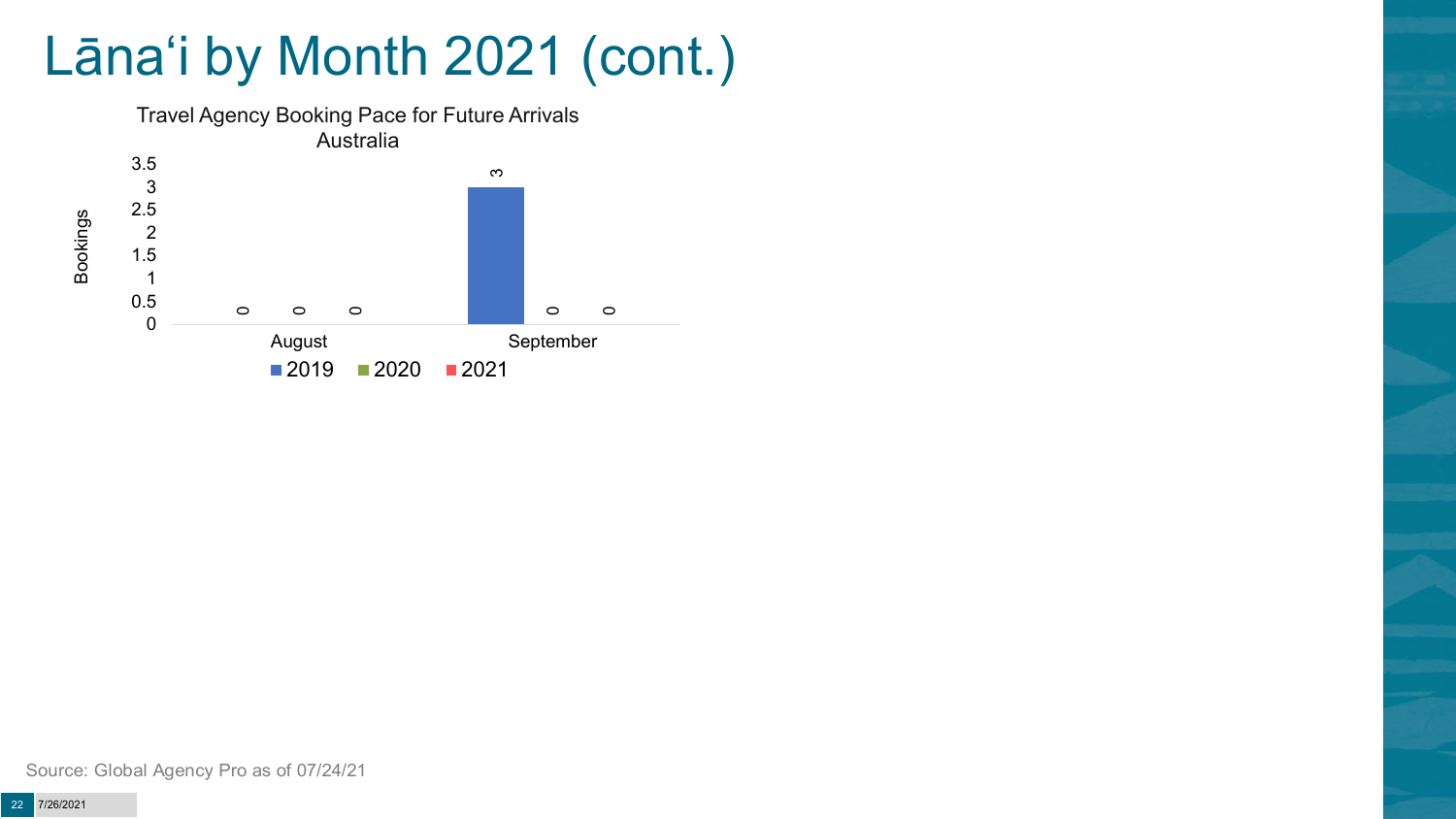#### Lāna'i by Quarter 2021

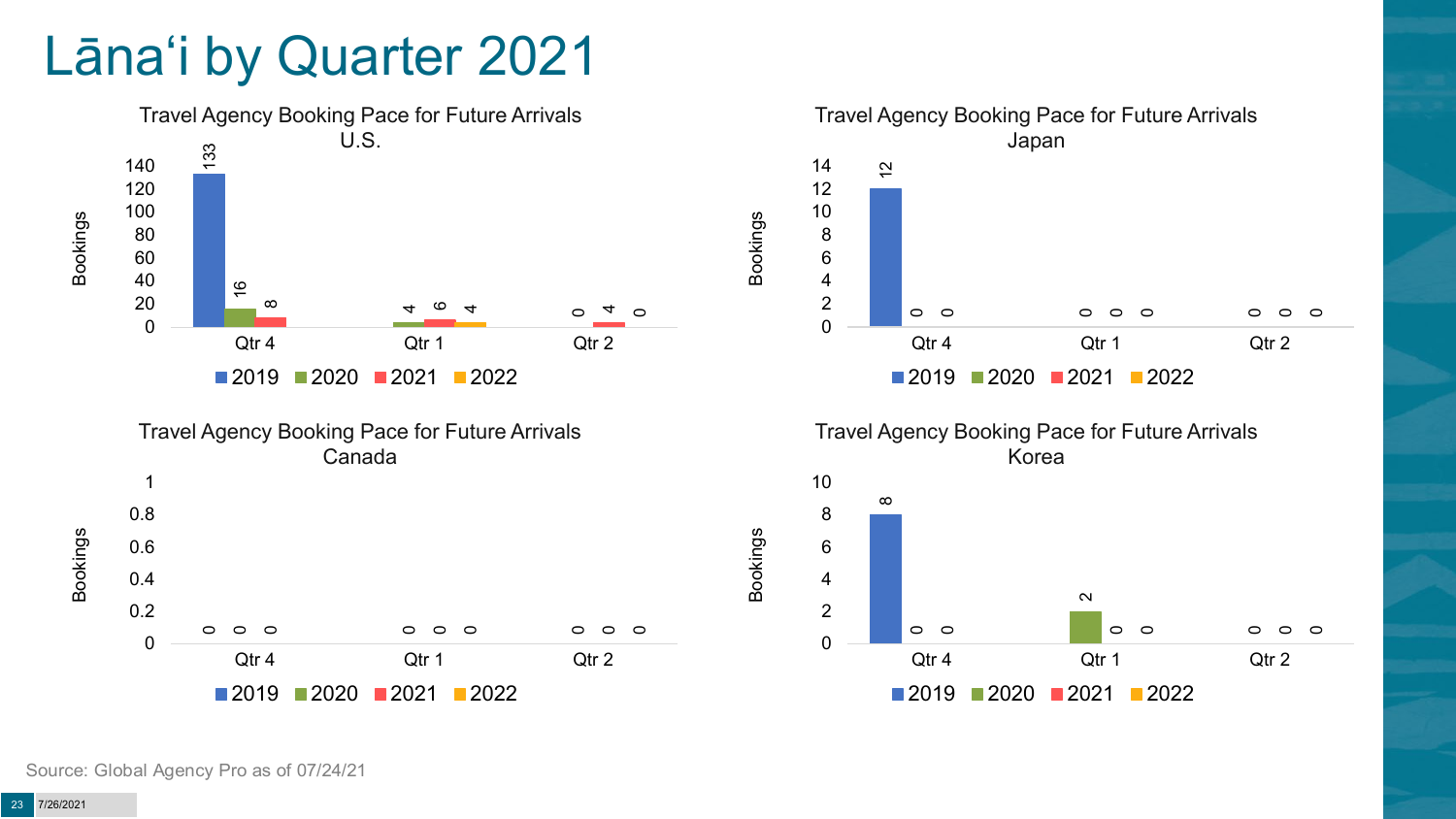### Lāna'i by Quarter 2021 (cont.)



Source: Global Agency Pro as of 07/24/21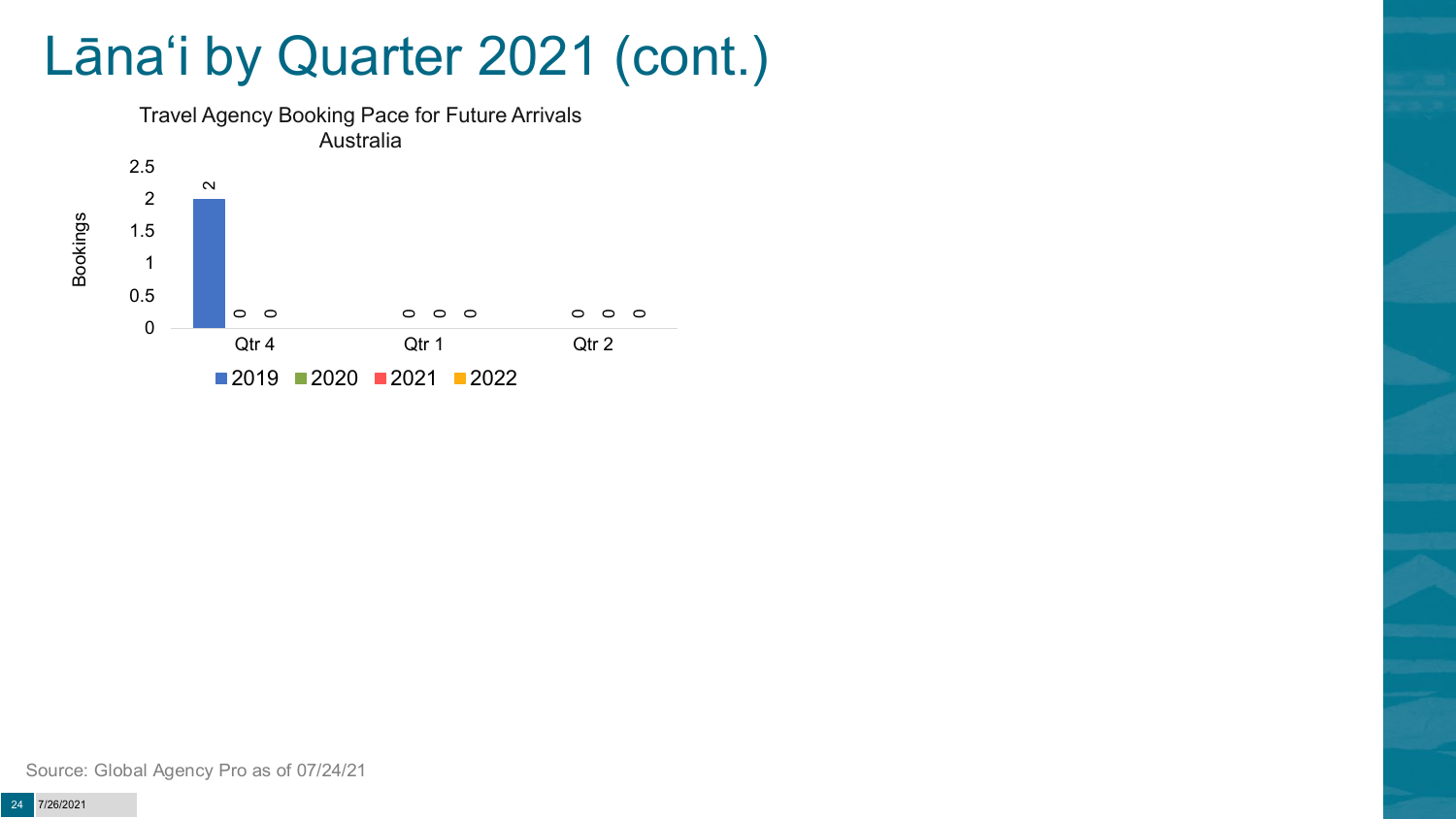# Kaua'i by Month 2021







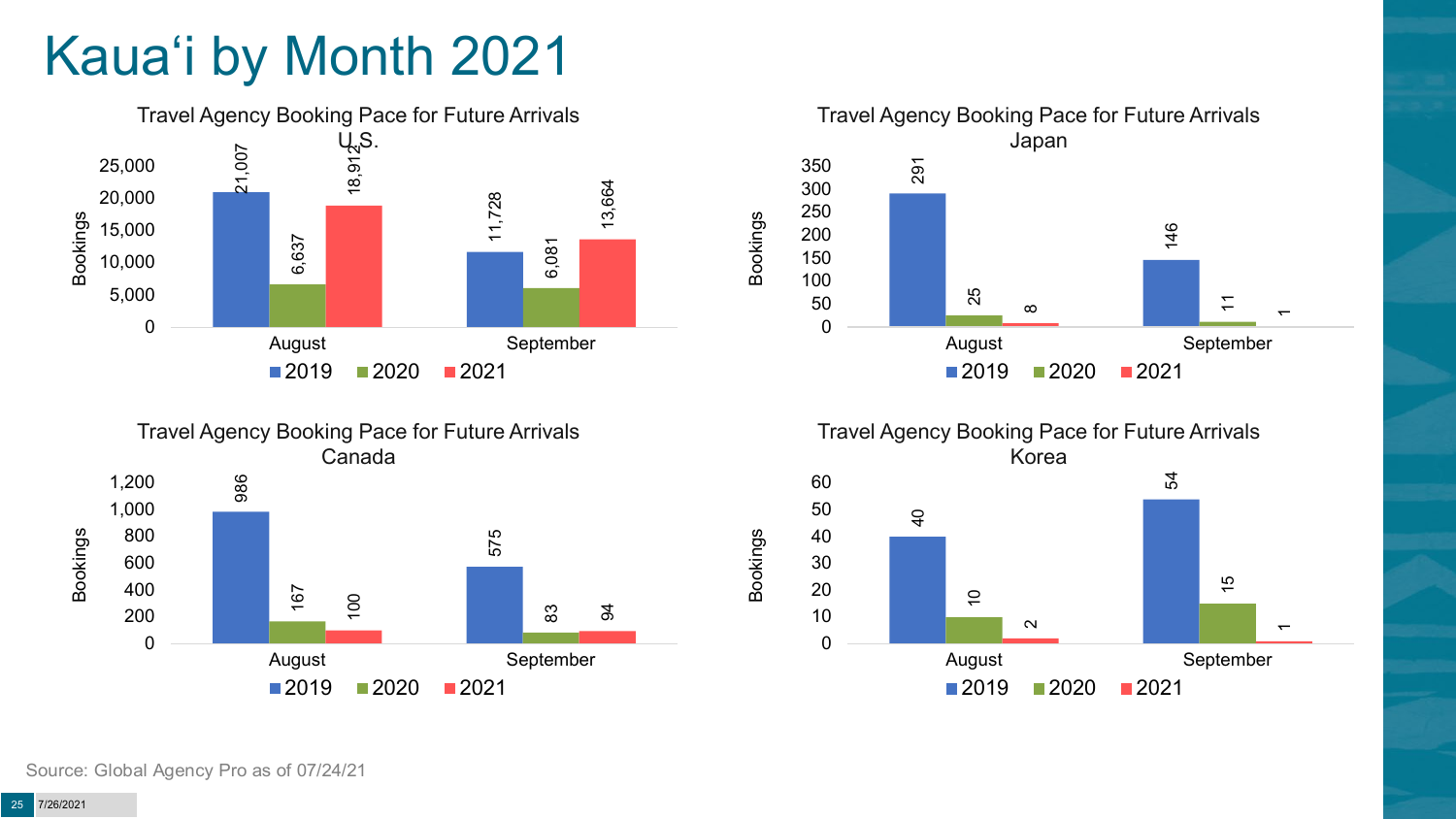# Kaua'i by Month 2021 (cont.)

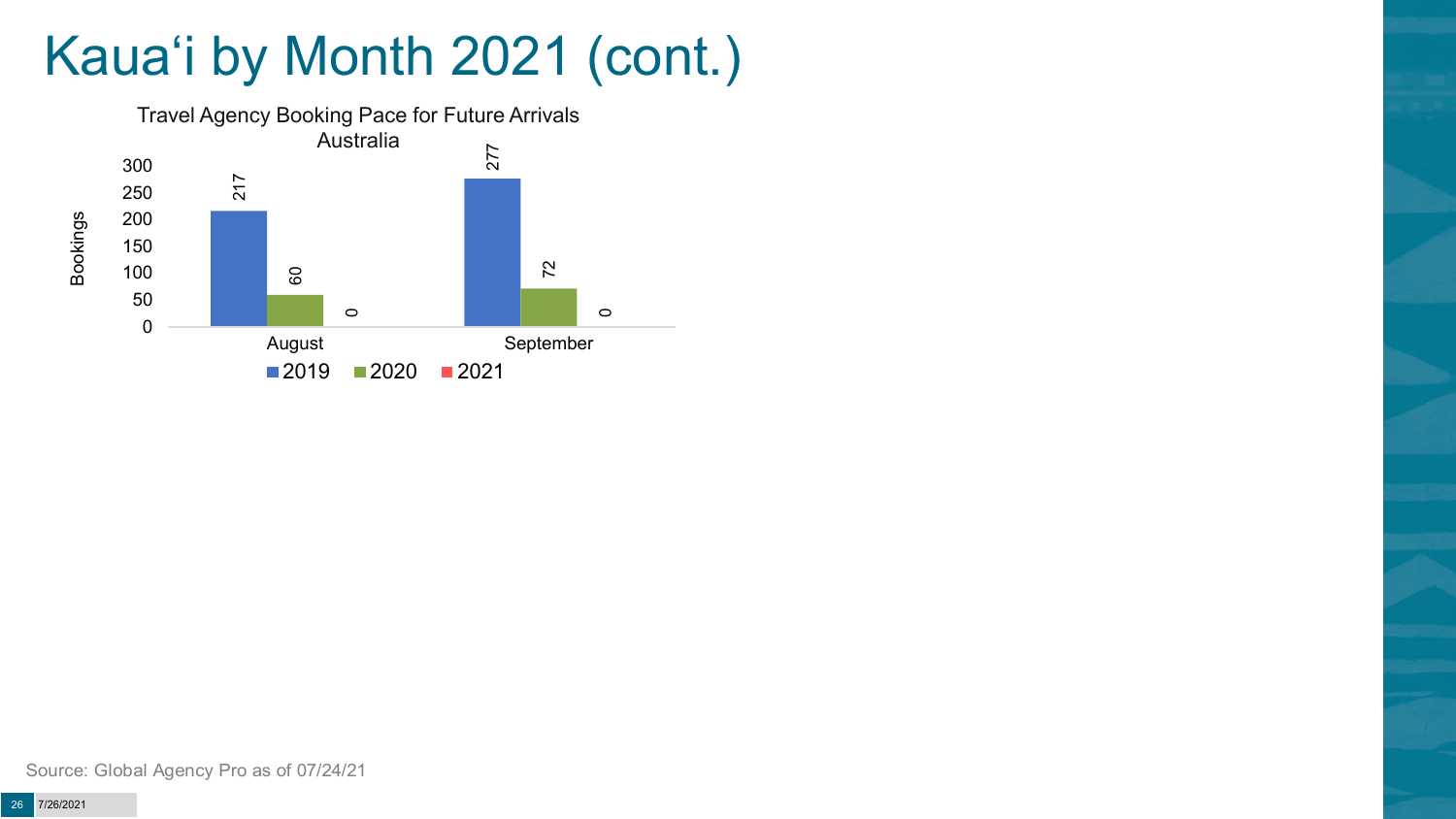## Kaua'i by Quarter 2021







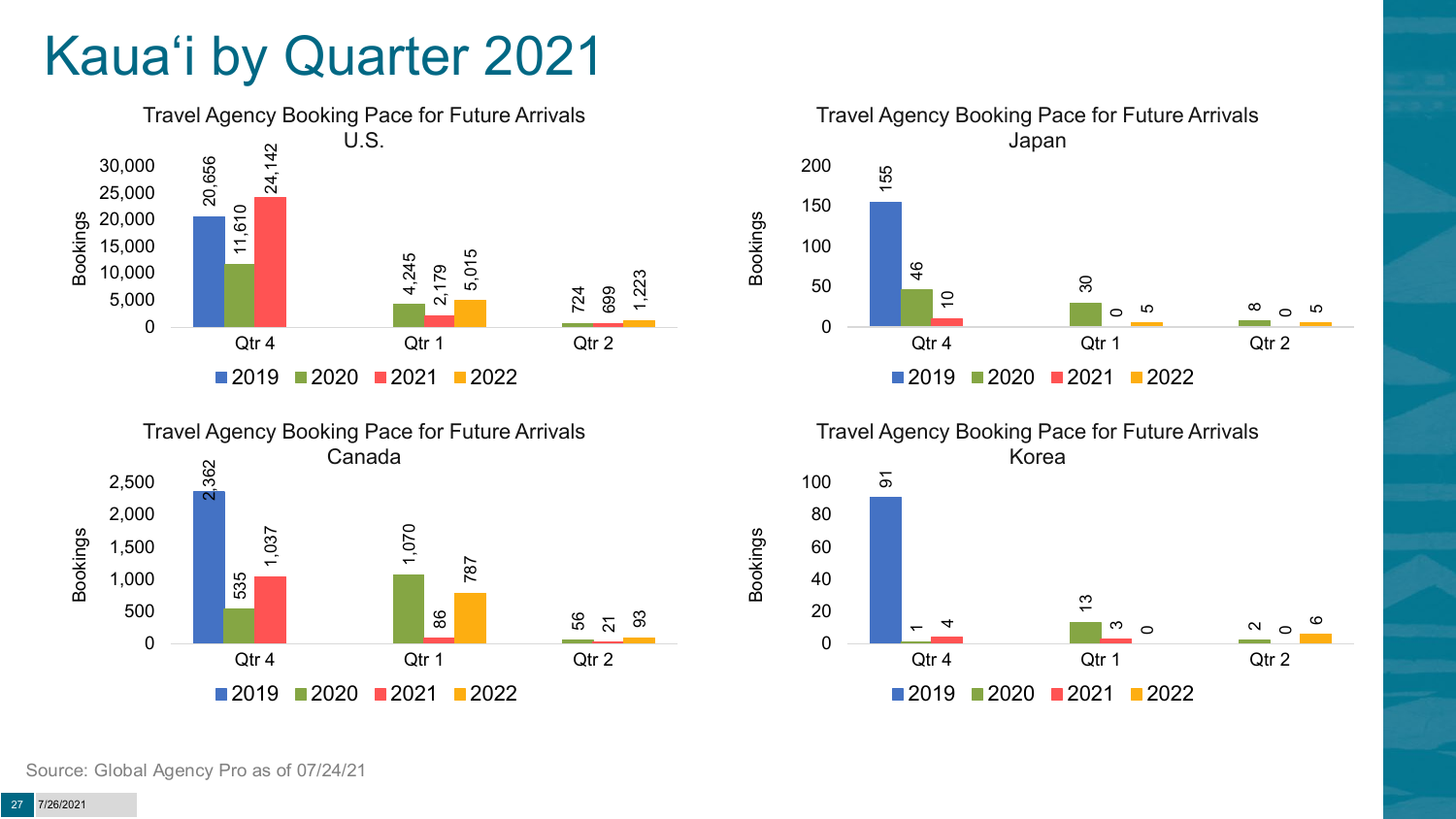### Kaua'i by Quarter 2021 (cont.)

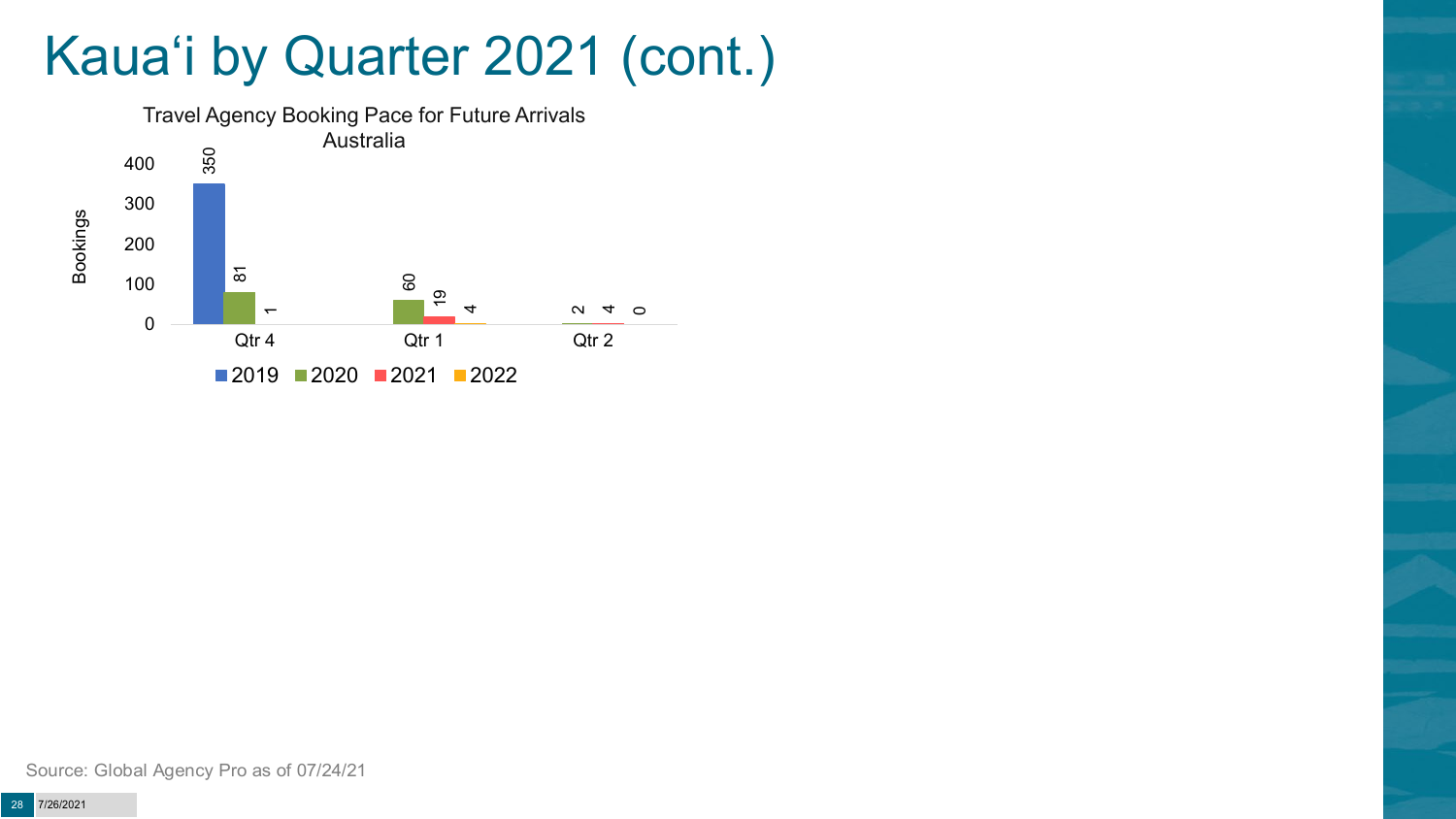# Hawai'i Island by Month 2021







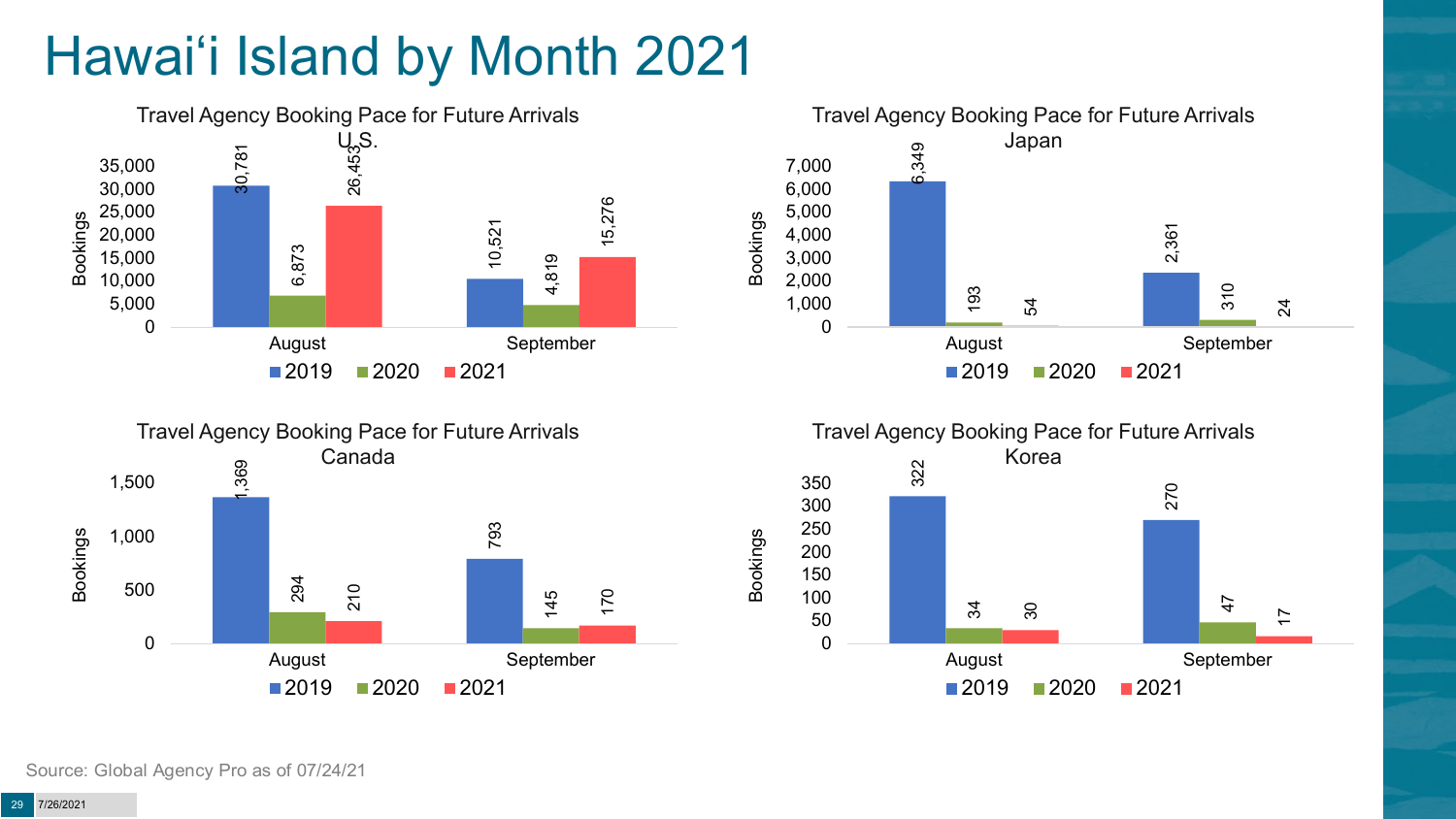# Hawai'i Island by Month 2021 (cont.)

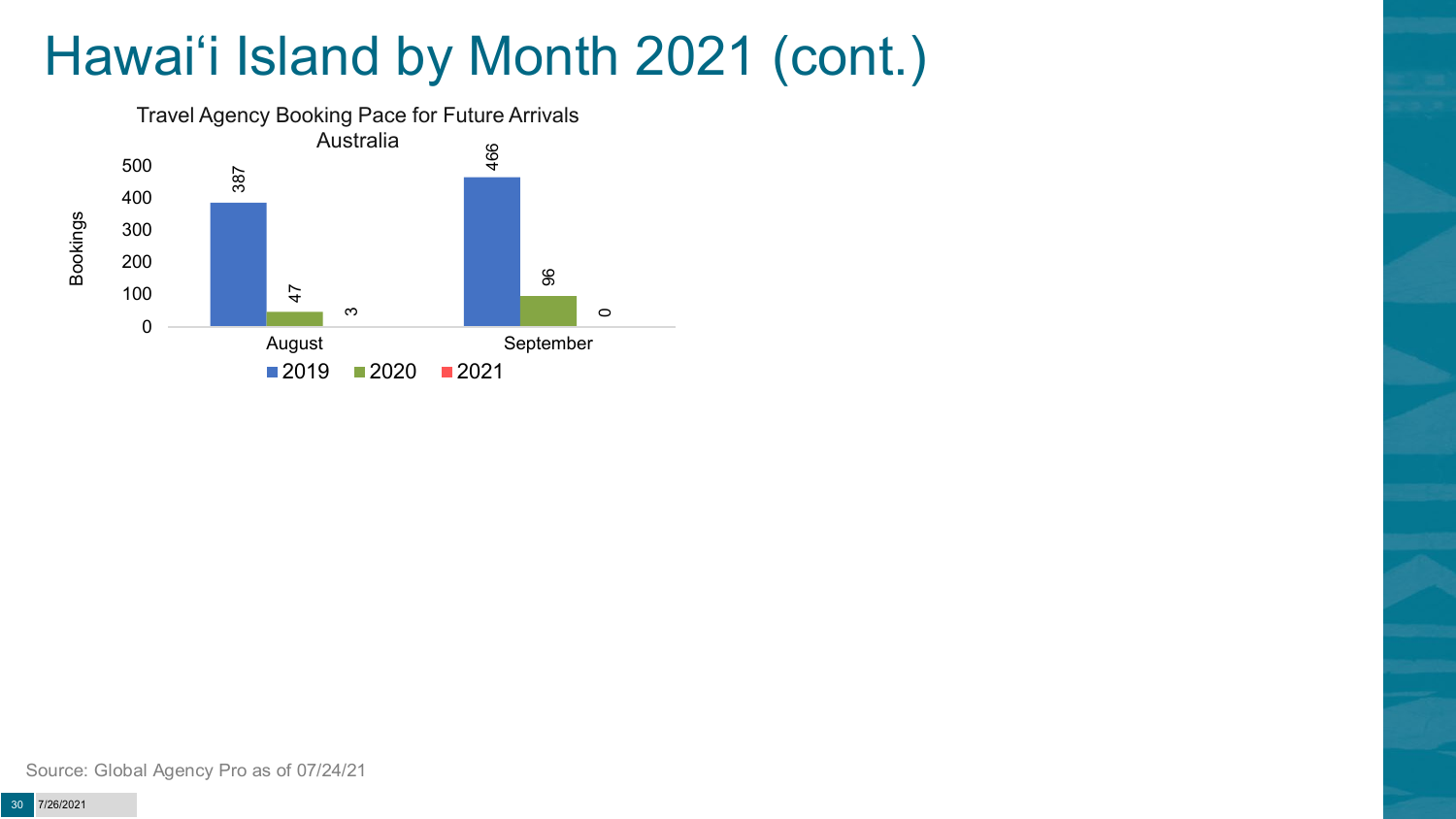# Hawai'i Island by Quarter 2021